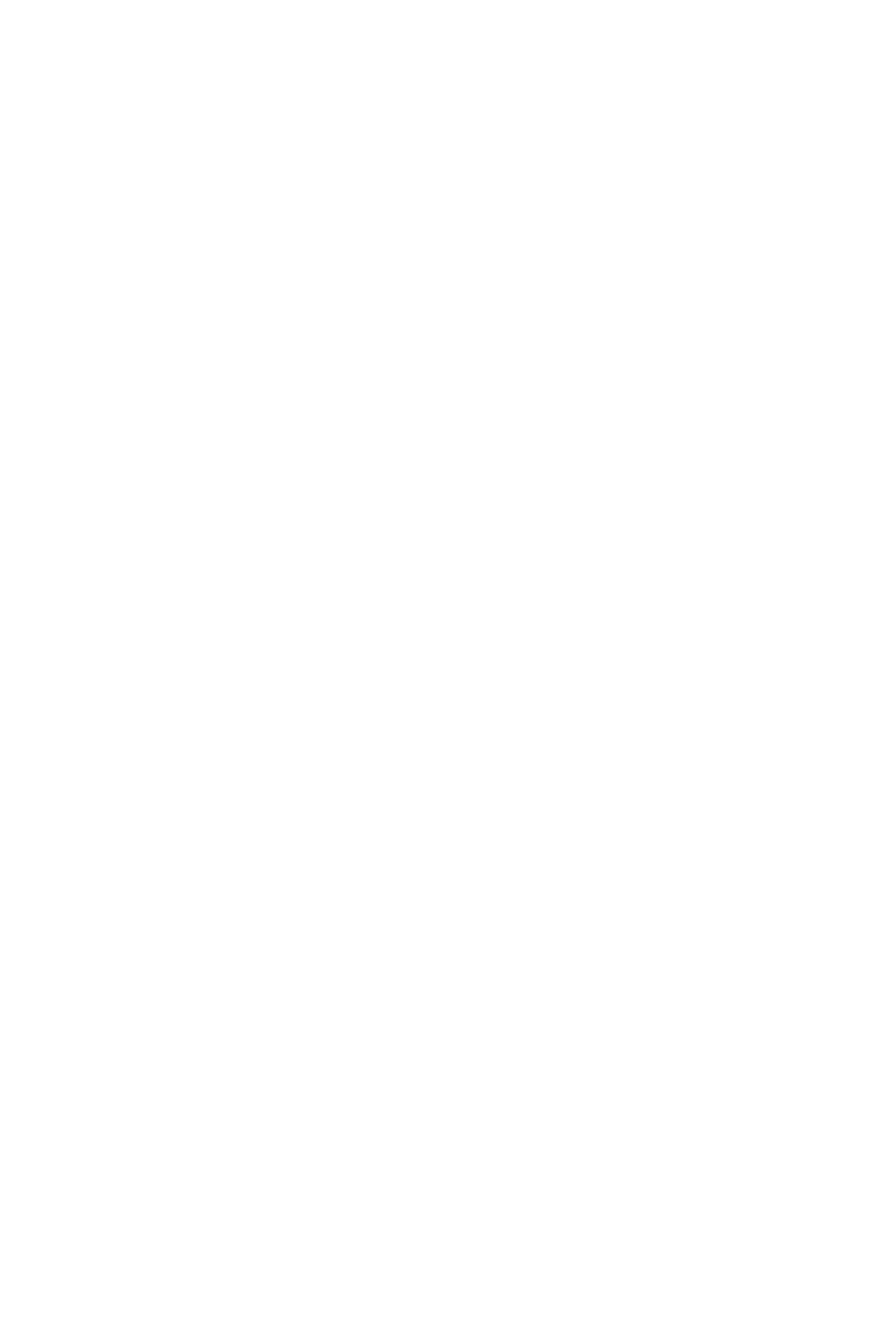## UNIVERSITY OF THE PHILIPPINES CENTER FOR INTEGRATIVE AND DEVELOPMENT STUDIES **PROGRAM ON SOCIAL AND POLITICAL CHANGE**

## **UP CIDS DISCUSSION PAPER • 2021-05**

Beyond Business as Usual: Philippine Labor Outmigration and the COVID-19 Pandemic

Jorge V. Tigno

The **UP CIDS Discussion Paper Series** features preliminary researches that may be subject to further revisions and are circulated to elicit comments and suggestions for enrichment and refinement. The views and opinions expressed in this discussion paper are those of the author/s and neither reflect nor represent those of the University of the Philippines or the UP Center for Integrative and Development Studies. Papers in the series are not for quotation or reprinting without permission from the author/s and the Center.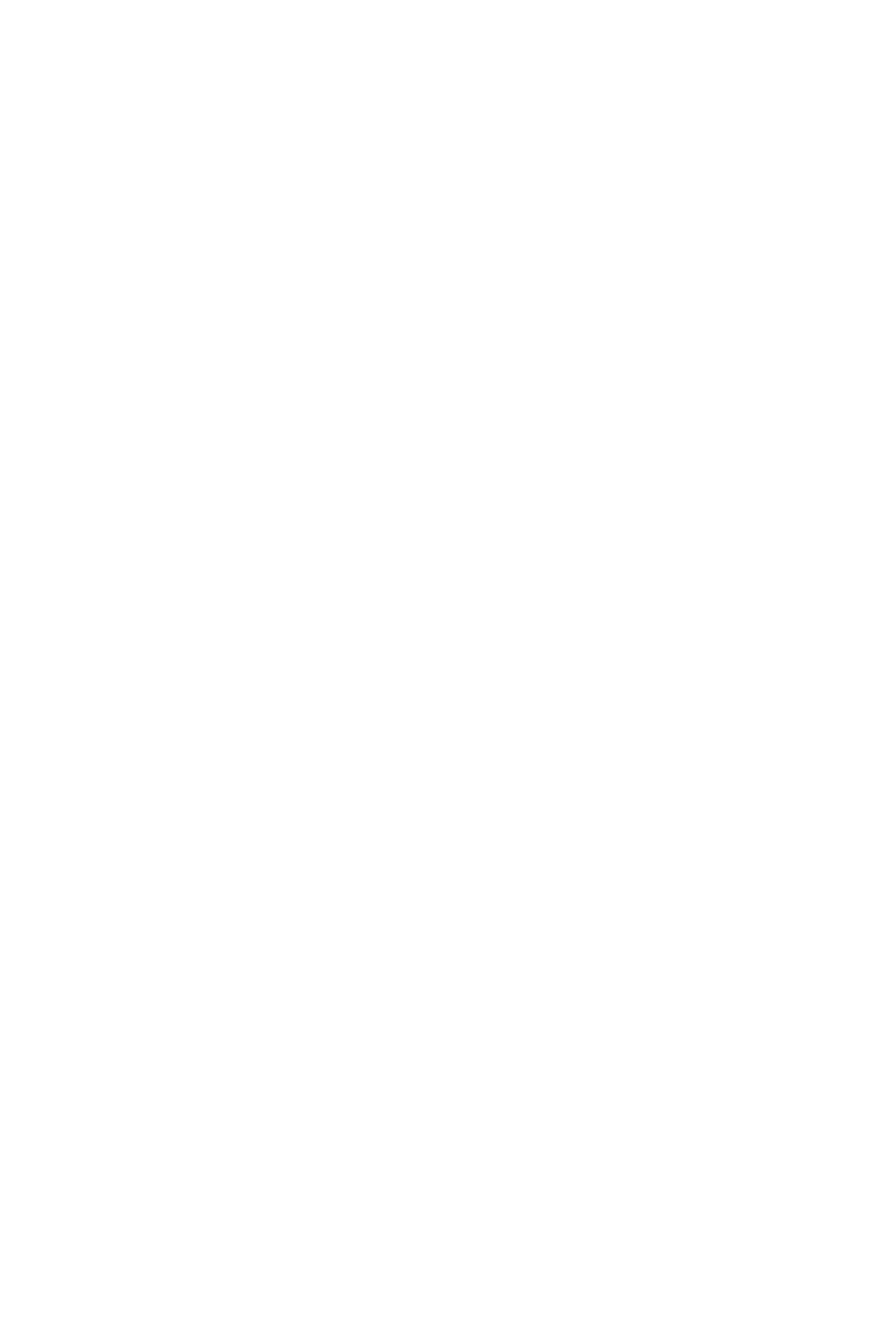## Beyond Business as Usual: Philippine Labor Outmigration and the COVID-19 Pandemic

Jorge V. Tigno<sup>1</sup>

## **Key Points**

- (1) Since early 2020, with the onset of the COVID-19 pandemic, more and more migrant-destination areas are instituting stringent regulations and restrictions on the entry of travelers from the Philippines, particularly overseas Filipino workers (OFWs). Global mobility has been severely hampered by the pandemic, and now made extremely costly both financially and, more importantly, in human terms.
- (2) Over a million Filipinos overseas have returned to the Philippines because of the pandemic, a substantial number of them being returned or repatriated OFWs, many of whom lost their jobs permanently, their contracts abruptly terminated. The Philippines has effectively lost its comparative advantage in the migrant labor market because of the pandemic.
- (3) A return to at least a semblance of (pre-pandemic) normalcy will not happen overnight. Restrictions on the entry of Filipino

<sup>1</sup> Jorge V. Tigno, DPA is the UP CIDS Co-convenor of the Program on Social and Political Change and is Professor, Department of Political Science, College of Social Sciences and Philosophy, University of the Philippines. Email address: jvtigno@up.edu.ph.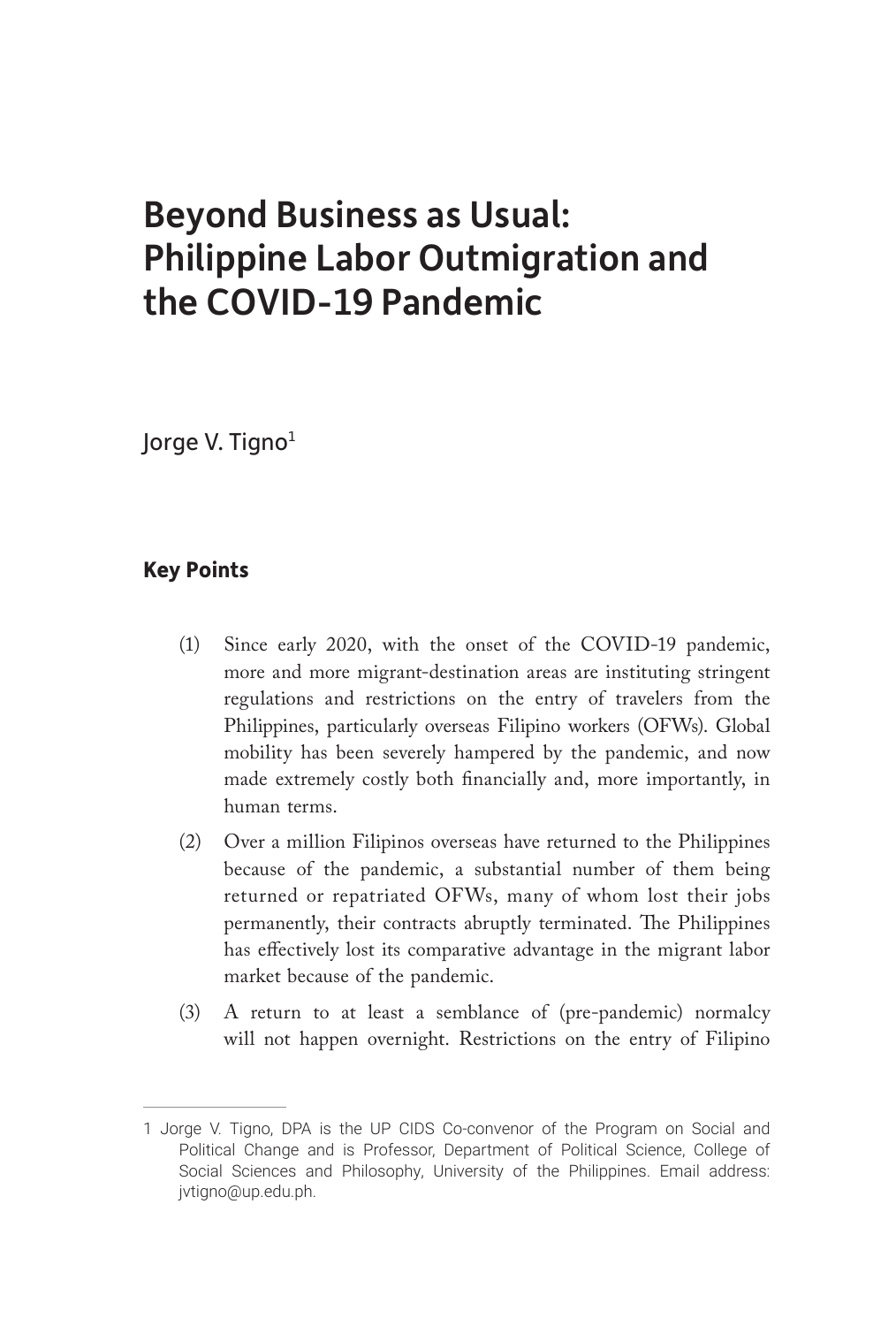travelers to key destinations will continue for the foreseeable future. Destination countries would need to be convinced of the resolve of the Philippines not to deploy its OFWs at the expense of making them unwitting vectors of the COVID-19 virus or any other contagious diseases for that matter.

- (4) The Philippines needs labor migration to weather through future economic crises, as well as to address the socio economic issues caused by the pandemic. In the absence of significant foreign direct investments entering the economy, the overseas employment program represents the only viable economic strategy the country has for some time to come.
- (5) The current situation offers the authorities the opportunity to reexamine the Philippine labor migration program as a cornerstone of the government's strategic development policy outlook toward making it safe, orderly, regular, and humane. How fast can the country return to its premier status as a labor-exporting country? What are the labor migration challenges the government needs to face in order to return to a semblance of normalcy?

## **Introduction: A Most Serious Shock to Philippine Migration**

The COVID-19 pandemic has plunged the world into a global migration crisis. The International Organization for Migration (IOM) defines a migration crisis as a serious emergency that causes "complex and large-scale" movements of human beings (IOM 2012, 1–2). This migration crisis invariably leads to (and even magnifies persistent) vulnerabilities of individual migrants and communities. It can also trigger acute and long-term migration management problems, especially for authorities.

The Philippines has experienced few migration crises in the past enough to significantly affect the deployment of migrant workers. Up to the COVID-19 pandemic, its most serious migration crisis occurred during the first Gulf War (1990–1991). During that time, around 30,000 OFWs were evacuated from the areas of conflict in Kuwait and surrounding areas. Eventually, many evacuees repatriated to the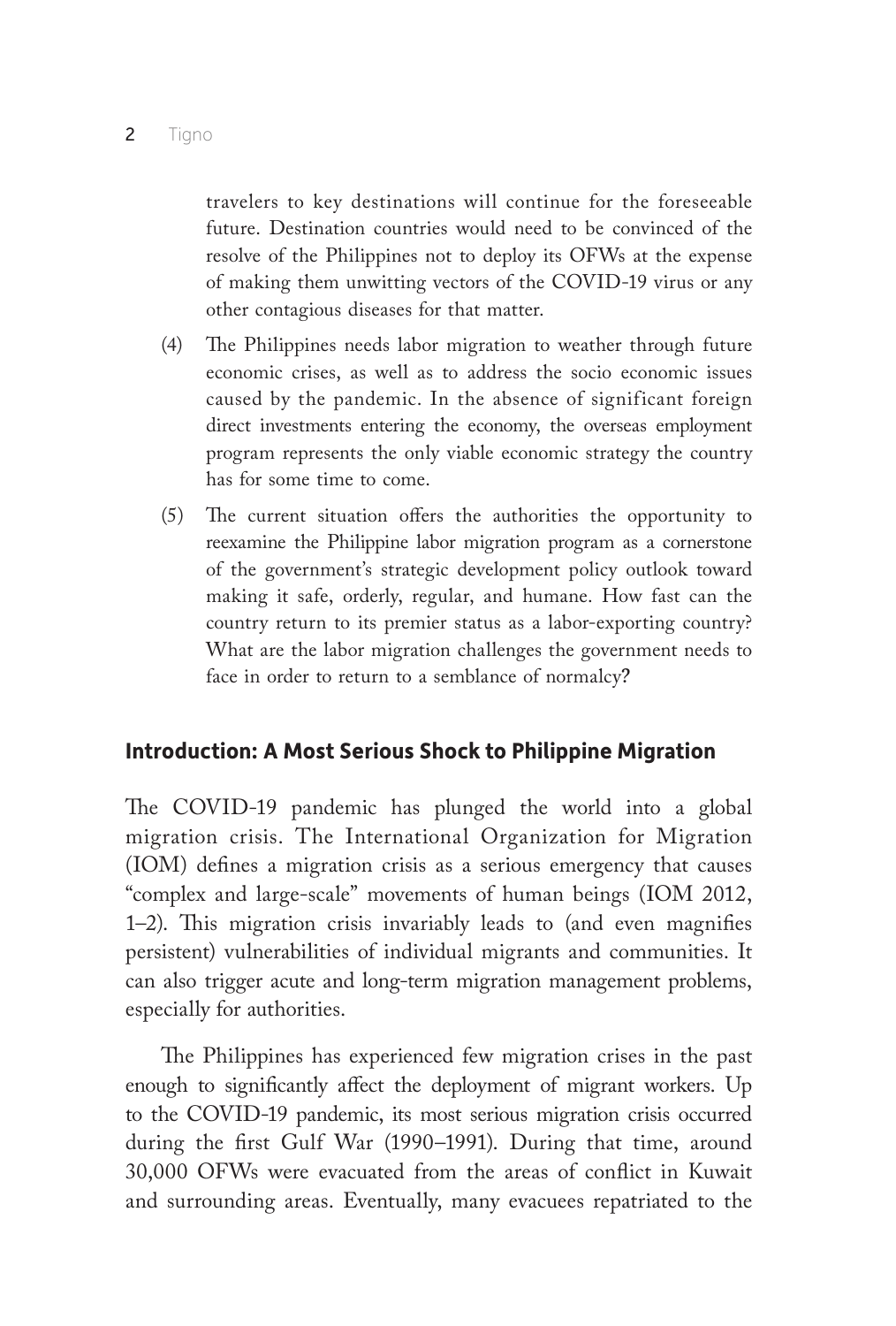Philippines or to safer areas in the region. This was the first and most massive repatriation effort the country had undertaken up to that time (Vilog and Ballesteros 2015; Asis 2020). Migration crises caused by armed conflicts, while having widespread regional effect, are usually quickly contained—leaving its effects limited to a particular area. The end of the first Gulf War in 1991 saw a lot of Filipino migrant workers returning to their jobs in the region. Although armed conflicts continue in the Gulf region, these have been largely contained in specific zones that are officially off-limits to migrant workers.

Previous pandemics (SARS, Ebola, and MERS-CoV) had only limited adverse effects on the country's labor out migration patterns. These were quickly contained and largely confined within a specific global region or area. Under such circumstances, the immediate response of labor-receiving countries was to temporarily suspend the hiring of migrant workers. At the same time, vigilance and quick reaction by Philippine authorities at the time, combined with assistance from the World Health Organization (WHO), led to the immediate containment of the SARS epidemic in the Philippines in the early 2000s.

The COVID-19 pandemic is the first of its kind since the Spanish flu pandemic (1918–1920) to have a profoundly adverse global effect. It is the most serious migration crisis that the world has had in modern times, as millions of migrants become infected or are at high risk of being infected.

Since the start of the pandemic, much has been written on the impacts and implications of the COVID-19 on migrants in particular (especially women) and migration in general. These writings are mostly produced by international development agencies and pertain mainly to the broad experiences of migrants and the dynamics of mobility (see AEO 2020; ADB 2020; Foley and Piper 2020; UNESCWA 2020; Gamlen 2020; Ahmed et al. 2020). It is undeniable from these writings that the pandemic has not only reinforced but also magnified the numerous and varied vulnerabilities of migrants and other cross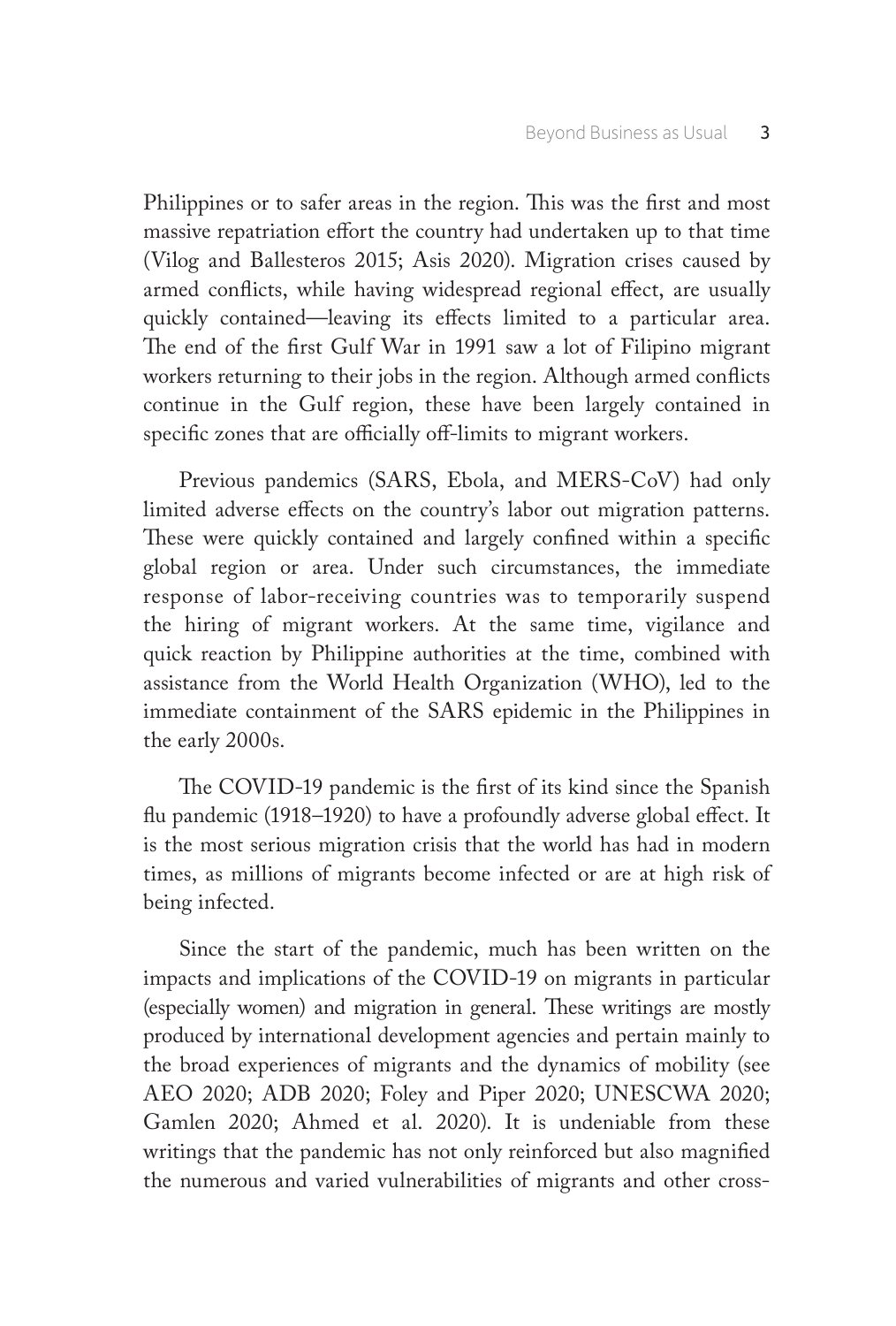border travelers. Of critical concern to countries like the Philippines is the impact of the pandemic on the future of labor migration, a key driving force for economic growth.

Undeniably, "movements of people are a crucial element in global integration" (Castles 2013, 122). It would be hard to imagine a world without migration and migrant labor. Source and destination countries rely heavily on migrant labor. For many migrants, labor migration represents a way out of poverty. The World Bank says migration is "the most effective way to reduce poverty and share prosperity" (World Bank 2018, 1).

Labor migration from the Philippines is of immense strategic importance. It has been an essential asset of the country and somewhat a comparative advantage, historically. Migrant remittances account for a substantial portion of the country's gross domestic product (GDP). Millions of Filipinos employed abroad are a bulwark against social unrest. In particular, labor migration provides Filipinos with an option to make a better life for themselves and their families. Over the last four decades, the Philippines has capitalized on the export of its surplus human resources. With a relatively better educated workforce, sufficient knowledge of the English language, and existence of an established institutional apparatus that allows for the massive systematic deployment of its workers, the Philippines has managed to corner a lucrative share of the market for labor migrants ranging from seafarers, domestic workers, healthcare providers, and factory, as well as, construction workers, among many others.

All that changed after March 2020, with the onset of the COVID-19 pandemic that affected virtually every country in the world. Within a year, the Philippines appears to have lost its comparative advantage in labor migrants. Its labor migration apparatus has come to a near standstill. According to Khalid Hassan, the Philippine Office Director of the International Labor Organization (ILO), during the first four months of 2020, for instance, the deployment of OFWs dropped by almost 40 percent compared to the same period during the previous year (Hassan 2020).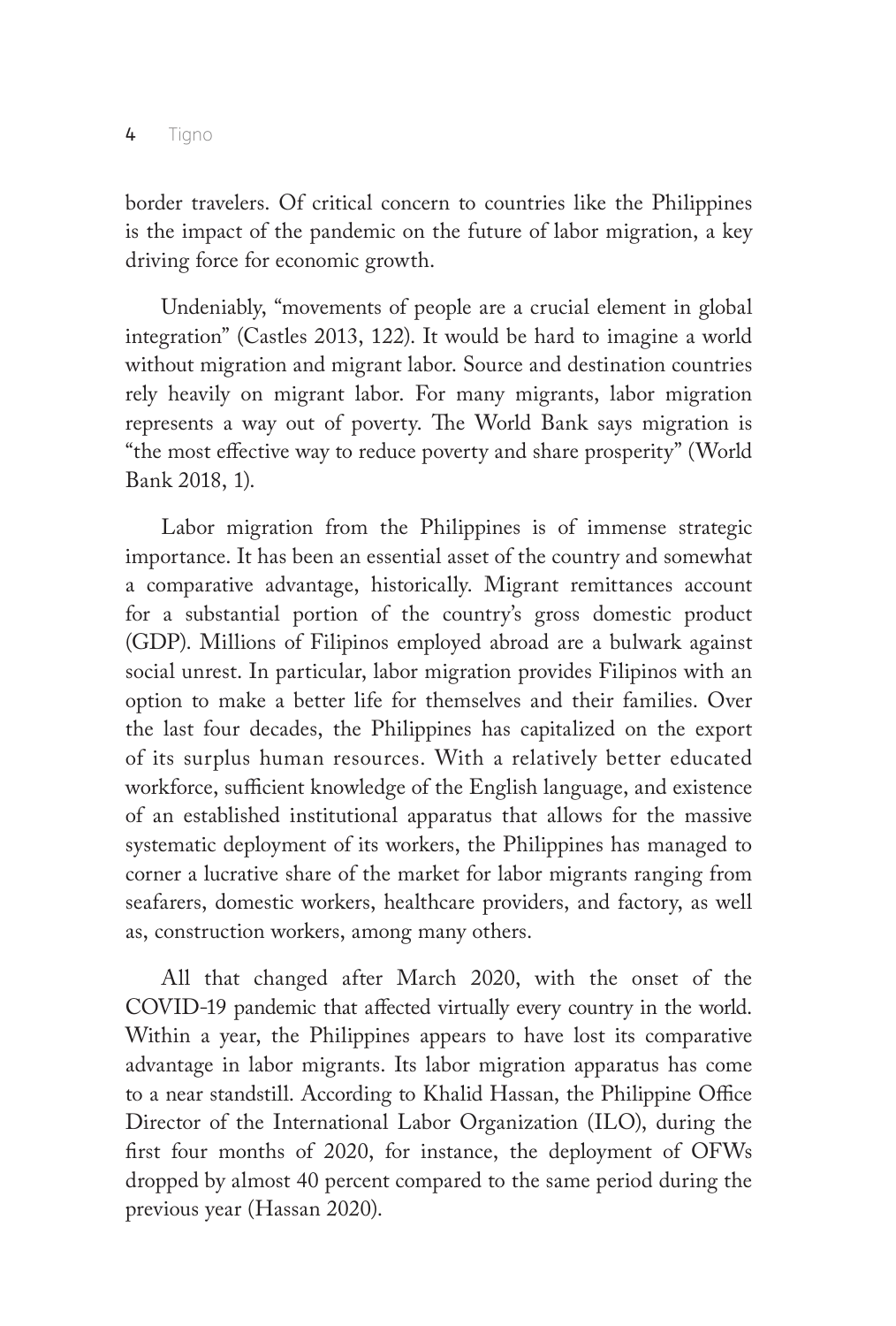One year later, prospects appear to be reopening for labor migrants, as governments in various countries start to roll out their respective COVID-19 vaccination programs and begin to ease (albeit slowly) their travel restrictions, frantically put in place in early 2020.

This discussion paper examines the extent to which labor migration from the Philippines will change in the wake of COVID-19. How has the pandemic impacted the overseas employment program? What will the so-called "new normal" look like in the specific case of labor migration from the Philippines in the foreseeable future? How will the policies and their accompanying labor migration apparatus adapt to this new situation? What considerations ought to be taken by the Philippine government to make migration in the wake of the pandemic more humane, safe, and regular?

## **A Changed Situation: A Problem of Pandemic Proportions**

For over forty years, the Philippine government's operative business model on labor migration has always been to "Send, Send, Send" in a manner of speaking. The country has now become a major labor exporter to the world next only to China, India, and Mexico.

In 2019, according to the Philippine Statistics Authority (PSA), there were 2.2 million OFWs, majority of them female. More than half (57 percent) are employed in so-called "elementary occupations and services" jobs that belong to the low-skilled category, such as household service work and construction work) (see Figure 1). Moreover, a substantial proportion of women are employed in elementary occupations more than the men  $(62.5)$  percent for women and 10.5 percent for men (see Figure 2).

Based on 2019 figures, half of the OFWs worked in West Asia or the Middle East, notably in Saudi Arabia, the United Arab Emirates (UAE), Kuwait, and Qatar. Meanwhile, about one-third of the OFWs (27.9 percent) worked in different parts of East and Southeast Asia, particularly in Hong Kong, Japan, Malaysia, Singapore, and Taiwan.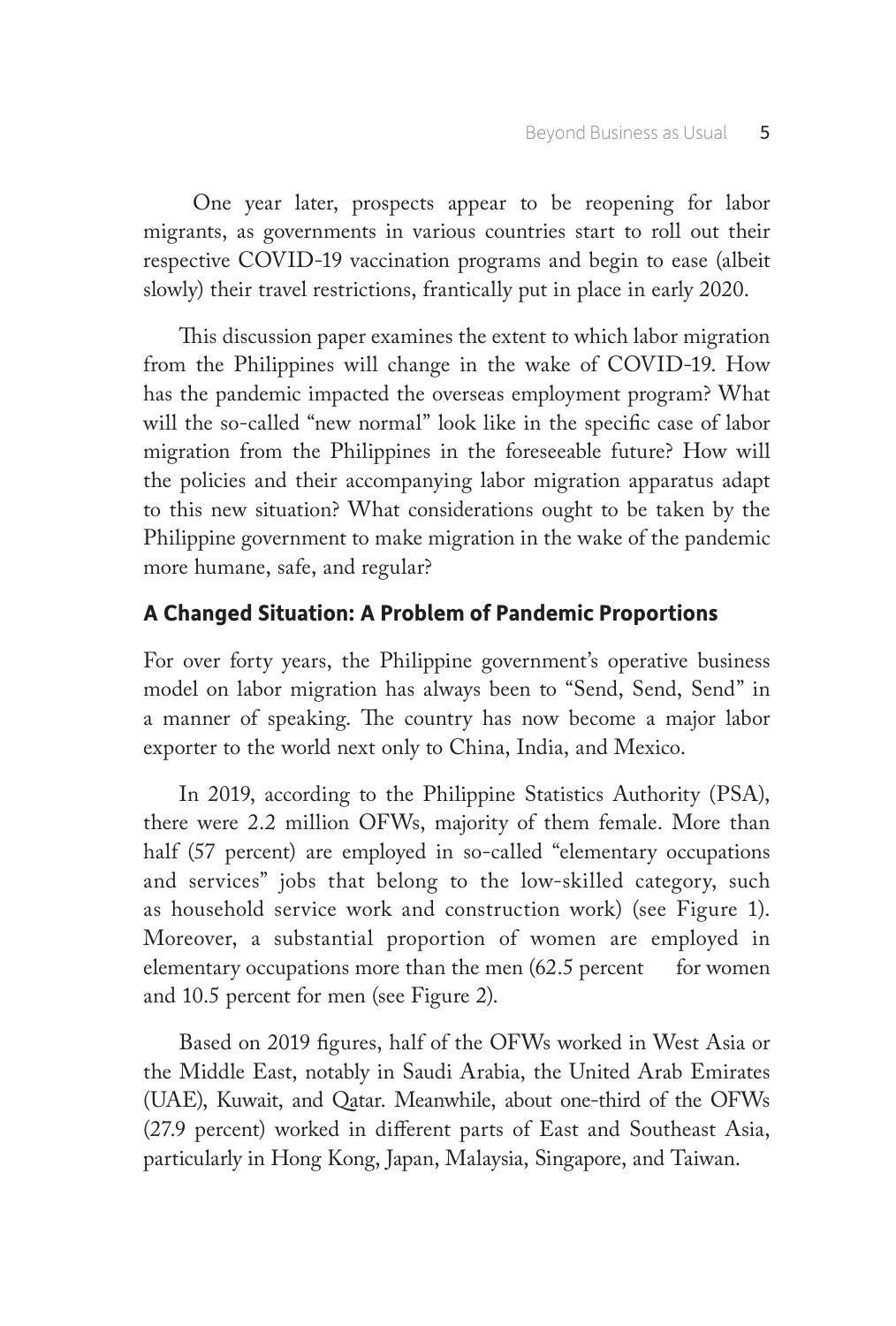#### **6** Tigno



**FIGURE 1.** Percentage of OFWs by major occupation group (total) (PSA, 2019a).

**FIGURE 2.** Percentage of OFWs by major occupation (male versus female) (PSA, 2019b).

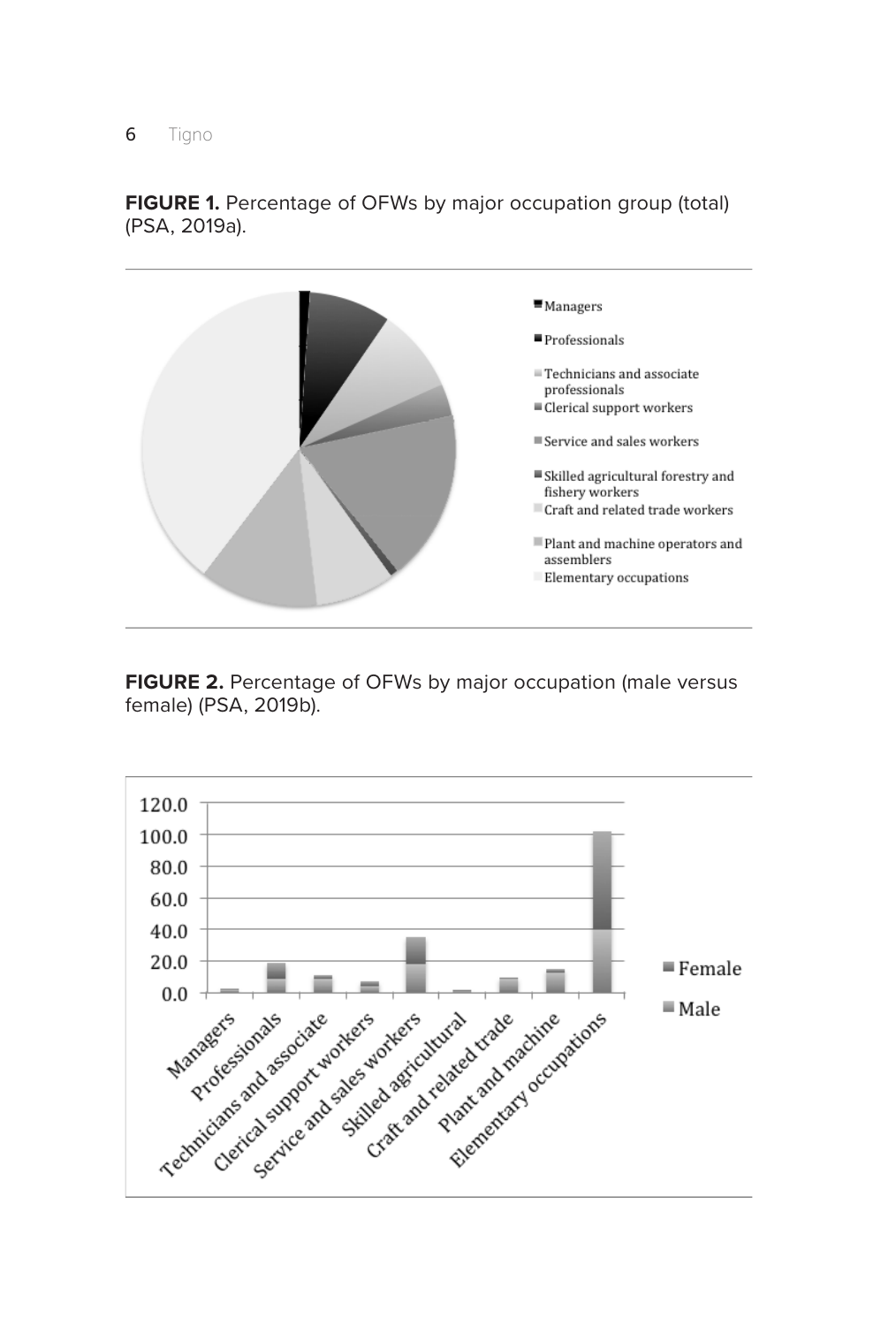The Philippine labor migration program faces its most serious challenge because of the COVID-19 pandemic. Past conflicts and other crises have not significantly reduced the annual labor deployments from the Philippines until March 2020. Since that time, annual deployments have been cut back substantially. Moreover, over a million overseas Filipinos have been repatriated to the Philippines since March 2020. Within a year, migrant worker mobility has nearly stopped altogether. This changed situation exposes the vulnerability of the official labor migration policy of the Philippines and its lack of strategic sustainability.

The pandemic has seriously impacted the country's economy and magnified the factors that drove people to leave. Based on PSA figures, the national economy contracted 9.5 percent in 2020 compared to the previous year. This is the country's sharpest decline since 1946 (Manuel 2021). Based on a March 2021 PSA report, the country's unemployment rate rose sharply in 2020 at 10.3 percent or approximately 4.5 million Filipinos (Tirona 2021). The unemployment rate in 2019 was only 5.1 percent. The high unemployment rate continues to intensify the "push factors" that compel many to go abroad.

Despite gloomy predictions by some expert analysts (Ang and Opiniano 2020), personal cash remittances by Filipinos overseas declined only slightly (0.8 percent) in 2020 compared to the previous year, according to the Bangko Sentral ng Pilipinas (BSP) (Rivas 2021b). The BSP, based on their February 2021 report, states that remittances for the whole of 2020 reached USD 33.194 billion down by less than one percent from 2019 (USD 33.467 billion). OFW remittances continue to be a major and indispensable source of the country's foreign exchange inflows representing 9.2 percent of GDP and 8.5 percent of gross national income (GNI) (BSP 2021).

## **OFW Challenges in the Time of COVID-19**

The COVID-19 pandemic severely affected economies worldwide. However, some economic sectors are hurt more than others. The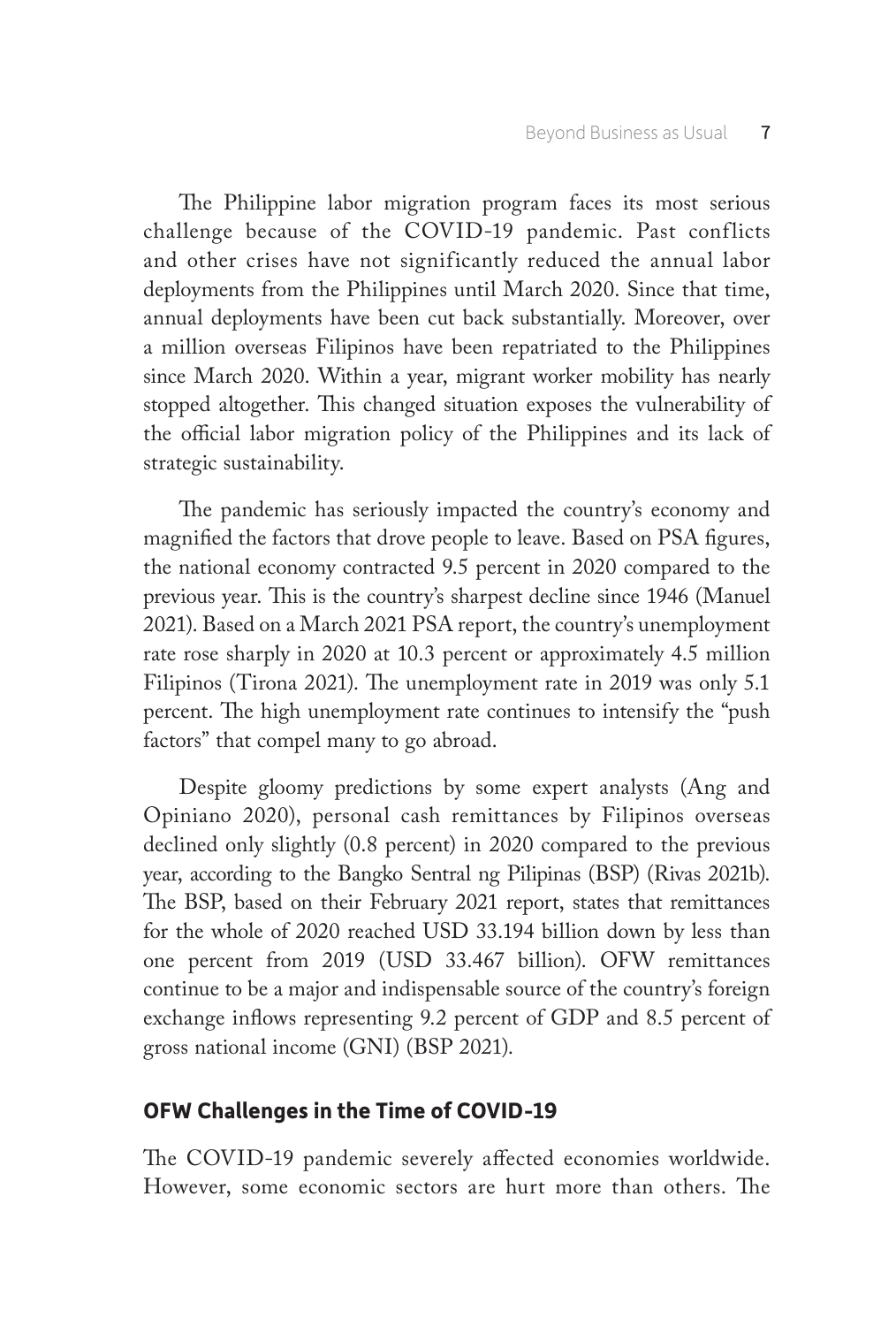8 Tigno

International Labour Organization (ILO) reports that workers in certain sectors have been hit hardest by the pandemic. They include those in retail and sales, hospitality and recreation, manufacturing, and food service (ILO 2020). Many of these sectors employ migrant workers.

When governments were starting to acknowledge the COVID-19 pandemic in early March 2020, only Kuwait had a total restriction in place on the entry of passengers arriving from the Philippines, according to IOM data (IOM n.d.). At the time, only a handful of countries had started to put travel restrictions in place. Saudi Arabia was the only major labor-receiving country that imposed a partial restriction for travelers coming from the Philippines.

However, as the seriousness of the pandemic began to sink in, more and more countries began to put severe travel restrictions. As of March 2021, most countries has instituted either total or partial restrictions on the entry of travelers including the Philippines (IOM n.d.). Travelers from the Philippines had restricted entry into the major labor-receiving countries, including the United Arab Emirates, Hong Kong, Italy, Japan, Kuwait, Malaysia, Singapore, the United Kingdom, and Taiwan, among many others.

The current travel norm requires the individual to show at least one negative test result for COVID-19 before entry. Key destinations of Filipino migrant labor, such as Japan, Malaysia, Taiwan, Singapore, Hong Kong, the UAEs, Kuwait, Qatar, and Saudi Arabia, now require travelers from the Philippines to undergo a test for COVID-19 between 72 to 96 hours prior to departure or upon arrival, or both.

Restricted travel can also take the form of "isolating new arrivals" over a period of time, ranging from seven to fourteen days in a government- specified quarantine facility in the country of destination, such as Saudi Arabia and Taiwan. Violators of these restrictions will incur severe penalties. In December 2020, Taiwanese authorities fined a Filipino migrant worker with an equivalent of PHP 170,000. The Filipino migrant worker was caught breaking quarantine rules for a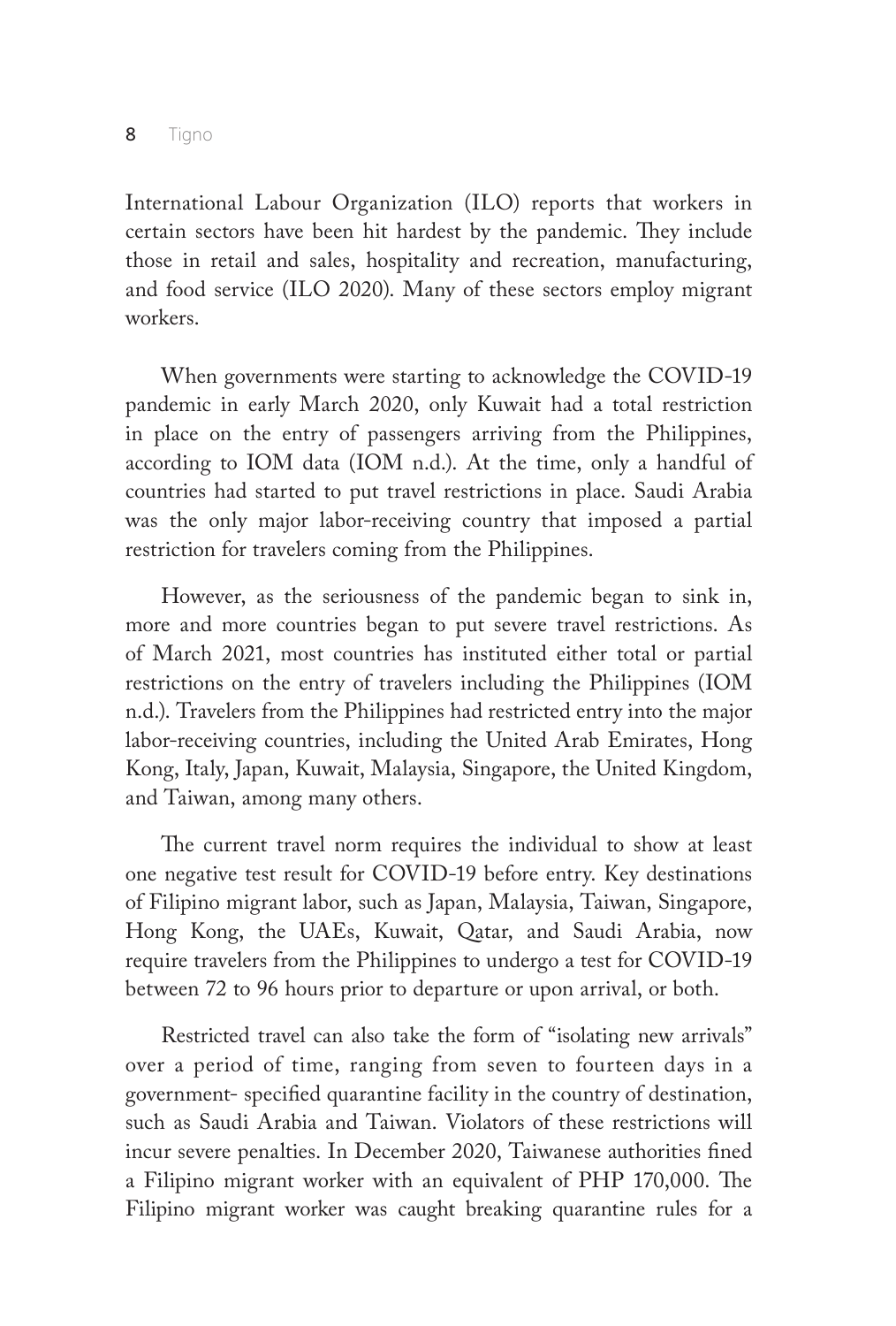mere eight seconds (ABS-CBN News 2020). One observer notes that it is now the worst time to be an OFW (Lorenzo 2020).

According to the April 30, 2021 report of the National Task Force on COVID-19 under the National Disaster Risk Reduction and Management Council (NDRRMC), a total of 1,057,585 overseas Filipinos have returned to the Philippines since February 2020 (NDRRMC 2021), about one-third of whom were repatriated by the Department of Foreign Affairs (DFA 2021). Undoubtedly, a significant portion of this were OFWs. Among the returnees, 15,272 were confirmed to be positive for COVID-19. Of those infected, ten are reported to have died.

How has the pandemic impacted the many destination areas for OFWs? The pandemic has caused a series of lockdowns from various sectors, particularly in labor-receiving areas, leading to the closure of many businesses and other manufacturing establishments. Many destination countries are now experiencing significant economic slowdown—severely hampering their capacity to hire migrant workers. The global economy is estimated to have been contracted by 4.3 percent in 2020 (World Bank 2021). The pandemic caused a heavy death toll, pushed the healthcare sector to its absolute limit, plunged millions in poverty, and depressed economic activity worldwide. Economic recovery efforts are going to be hampered, until the authorities can effectively and sustainably put the pandemic in check.

How has the pandemic affected the OFWs themselves? Every major group of migrant workers has been hit hard by the pandemic. Filipino migrant workers abroad are faced with hard and limited choices—to endure or to return. Either way, the outcomes are not good. Returning to the Philippines would result in loss of income for the migrant and their family. Not a few migrants have to pay off debts incurred in their recruitment and deployment, as well as pay for the continuing immediate needs of their families. Returning to the Philippines also raises mobility costs and leads to opportunity costs, as the prospects of landing an overseas job remain uncertain. Moreover,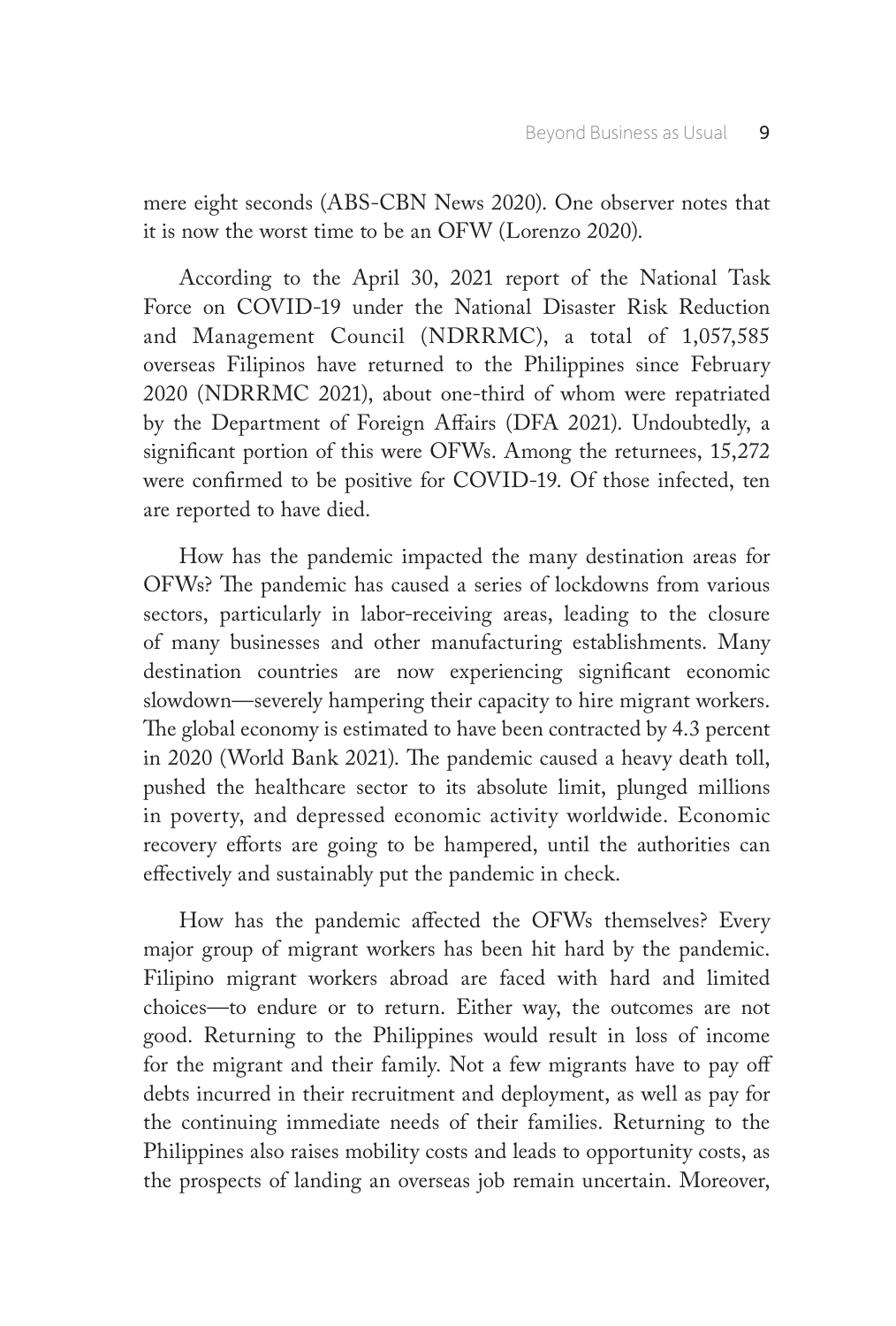repatriated migrants have to endure weeks (sometimes, even months) of isolation in specified quarantine sites (Gotinga and Tomacruz 2020).

The Philippines is a major source of healthcare workers, particularly nurses. Many of these nurses are going to the United States and the United Kingdom. Healthcare professionals (particularly nurses) in the Philippines are not paid enough for them to stay. This is the reason why many Filipinos take up nursing—in order to land a lucrative job overseas (see Castro-Palaganas et al. 2017). The outward movement of healthcare providers and the shortage of qualified and trained healthcare professionals in the Philippines have exacerbated the challenges that the country has to face with the onset of the pandemic. Local healthcare facilities continue to be chronically understaffed. Healthcare professionals who choose to remain in the Philippines are severely underpaid and overworked.

The number of Filipino migrant nurses has been growing over the past several decades. Filipinos make up more than a quarter of all migrant nurses in the United States (Constante 2020). Overseas Filipino nurses (particularly involving the elderly and childcare) face the stark reality of the pandemic as frontliners. Filipino migrant nurses have become an indispensable part of the healthcare systems of these countries. In the United Kingdom, for instance, concerns have been raised on the high rates of infections and deaths among Filipino nurses compared to local healthcare providers (Ford 2020). It is said that more Filipino healthcare workers have died of COVID-19 in the United Kingdom, which is more than any other ethnic group, according to the Filipino Nurses Association UK (Caufield 2020). As of March 2019, Filipinos working in the National Health Service (NHS) in the United Kingdom make up the largest single ethnic group.

Many Filipino migrant domestic workers abroad continue to endure long hours of work, and physical abuse. Suffering from the economic recession, many employers have had to cut the salaries of their migrant domestic workers or lay them off entirely (Redfern 2021). The pandemic has also left many migrant domestic workers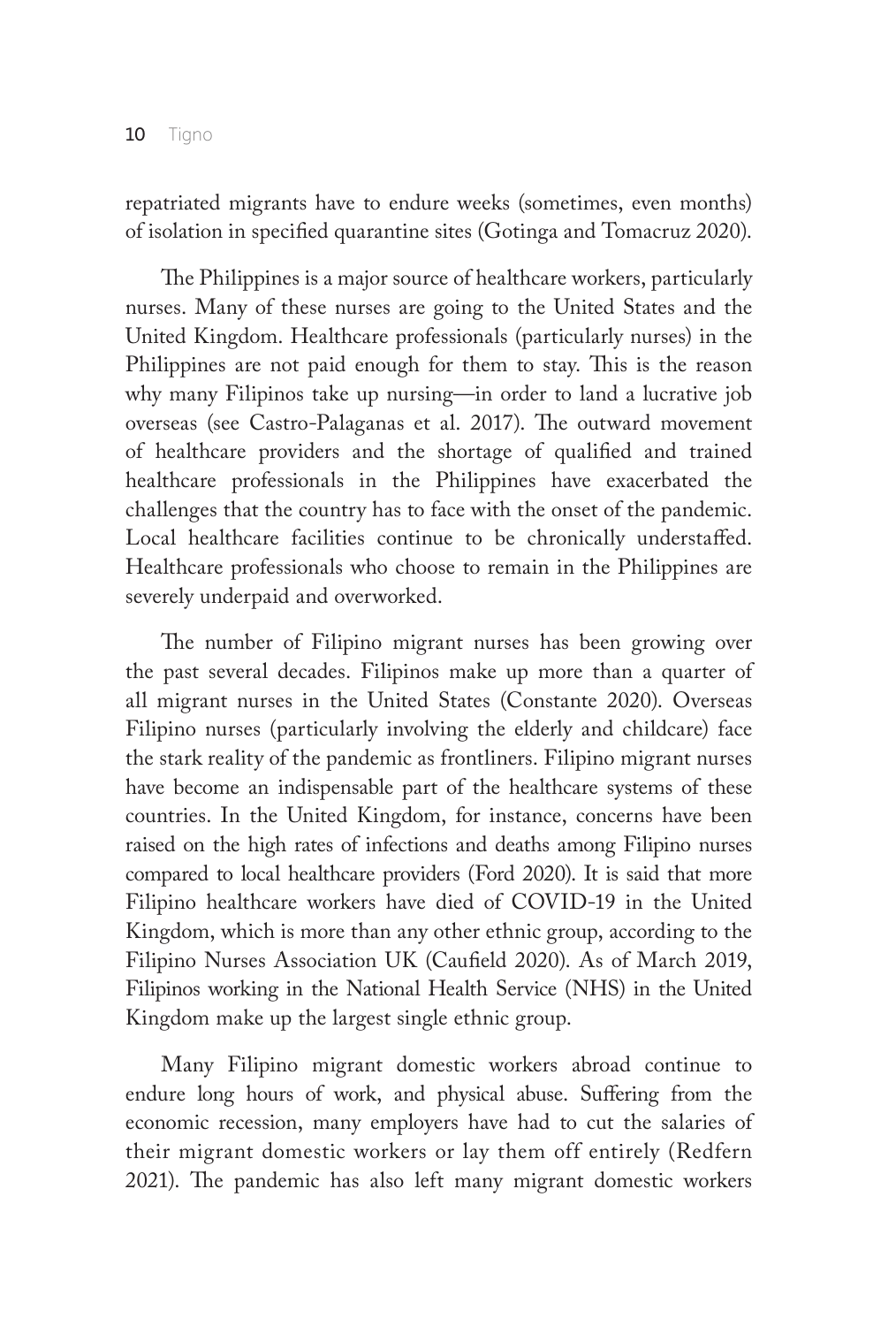constantly exposed to the risk of COVID-19 infection. Many are asked to perform work that increases their risk of infection, such as taking the dog outside, going to the market or grocery, or having to take care of a family member with comorbidities. Those who refuse are likely to be laid off. In many cases, cramped housing in the destination has exacerbated exposure to the virus, as migrant domestic workers have had to live in extremely close proximity with other members of the household.

Another seriously affected migrant group are Filipino seafarers or sea-based OFWs. The Philippines is the top supplier of seafarers to the world. Prior to the pandemic, it is estimated that there were over half a million Filipino seafarers worldwide, including those who are working in cruise ships, cargo container ships, tankers for oil, gas, chemicals, and tugboats, among others. Filipino sea-based workers remitted no less than USD 6.14 billion to the Philippines in 2018 (Talabong 2019)—nearly one-fifth of total remittances for that year. Although remittances by sea-based workers declined during the first half of 2020 (Lucas 2020), toward the end of the year, sea-based remittances actually increased compared to 2019, despite the decline in seafarer deployments (BSP 2021).

Since the onset of the pandemic, a substantial majority of these seafarers are either back in the Philippines or are languishing in isolation on empty cruise ships off-shore. A high growth sector among seafarers is the cruise industry. Filipinos used to represent the largest portion of international crew on cruise ships, particularly around onethird. Since the cruise industry has been badly hit by the pandemic, cruise ships have yet to secure permission to operate and accept passengers.

Recently, the Philippine Overseas Employment Administration (POEA) reports that there has been an improvement in the deployment prospects of sea-based workers. Notably, the sector is seen to be going "back to normal" following the travel restrictions brought about by the pandemic (Medenilla 2020). However, this might be a premature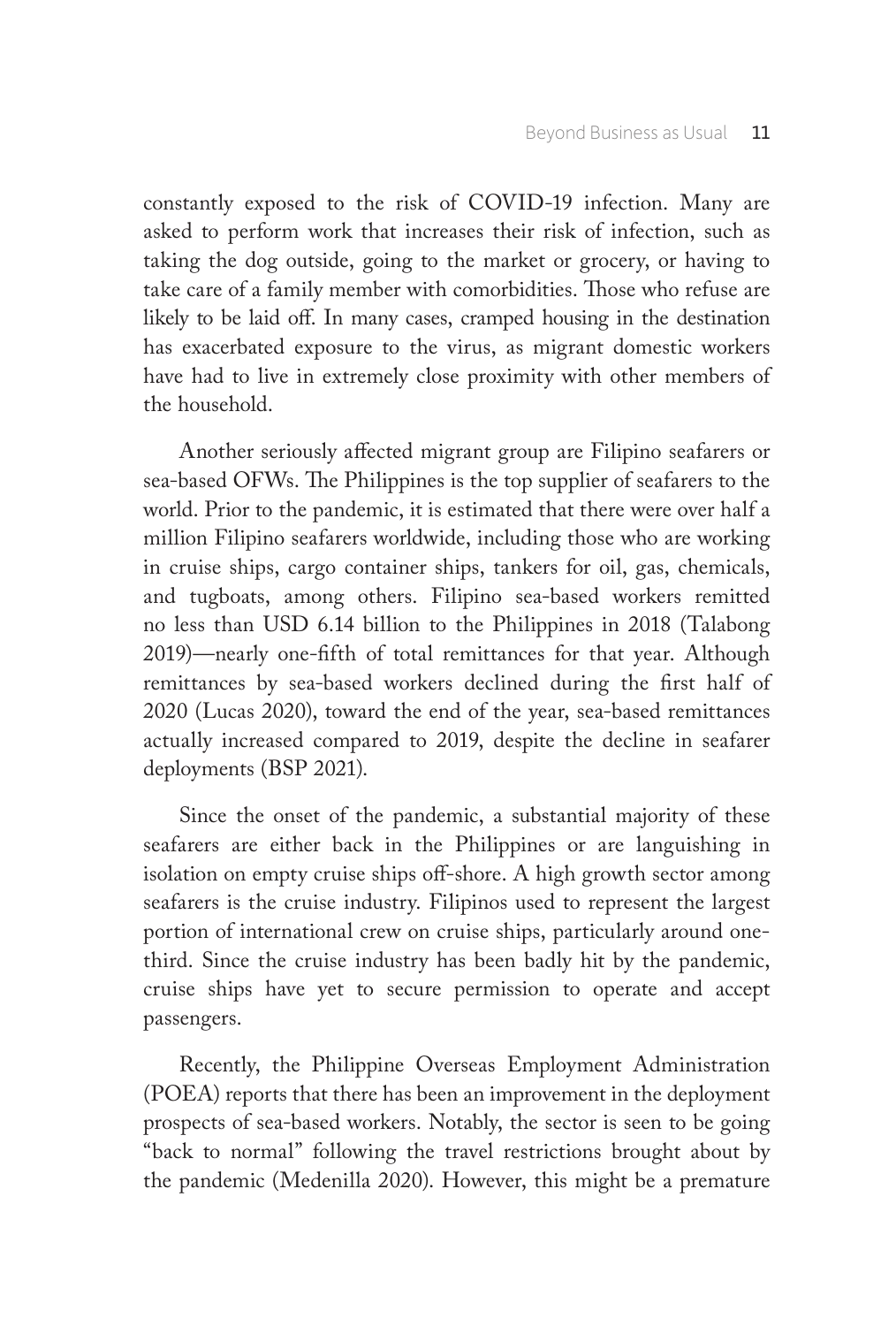statement, as cruise ships continue to be grounded and will be so in the foreseeable future. The cruise industry continues to be in limbo with the authorities still unable to grant the cruise lines permission to set sail and accept passengers (Street 2021). Additionally, it remains to be seen what leisure cruise trips will be like in the wake of the pandemic even as countries are rushing the rollout of COVID-19 vaccines and mass testing. With the recent spate of second-wave infections hitting Europe, authorities are not certain if the world is ready for leisure cruise travel.

The COVID-19 outbreak has led to the closure of many shops and manufacturing industries. Further, it has brought an abrupt end to construction projects in many destination countries. With much of the world economy suffering from global recession and series of lockdowns, Filipino migrant workers in the construction and manufacturing sectors find themselves, with fewer and fewer options. It is undeniable that some have been laid off and decided to go back to the Philippines and wait for better circumstances to arise in the destination countries. Others continue to work on-site, particularly in the Gulf countries where construction projects continue despite lockdown and other travel restrictions being imposed by the authorities. With their continued employment in these construction projects in West Asia, Filipino migrants continue to live in constant danger of infection. They are at risk of infection in their dormitories—where physical distancing and other necessary health protocols are difficult, if not impossible, to observe.

## **The Shape of Things to Come**

Notwithstanding the pandemic, migration forces and pressures will continue. If anything, the pandemic will greatly intensify these migration pressures even more. Many Filipinos will continue to find ways to acquire gainful employment overseas. Previously, there was pressure to increase the overseas deployment of Filipino healthcare workers—a much needed resource in countries hit hard by the pandemic. In June 2021, a group of Filipino nurses called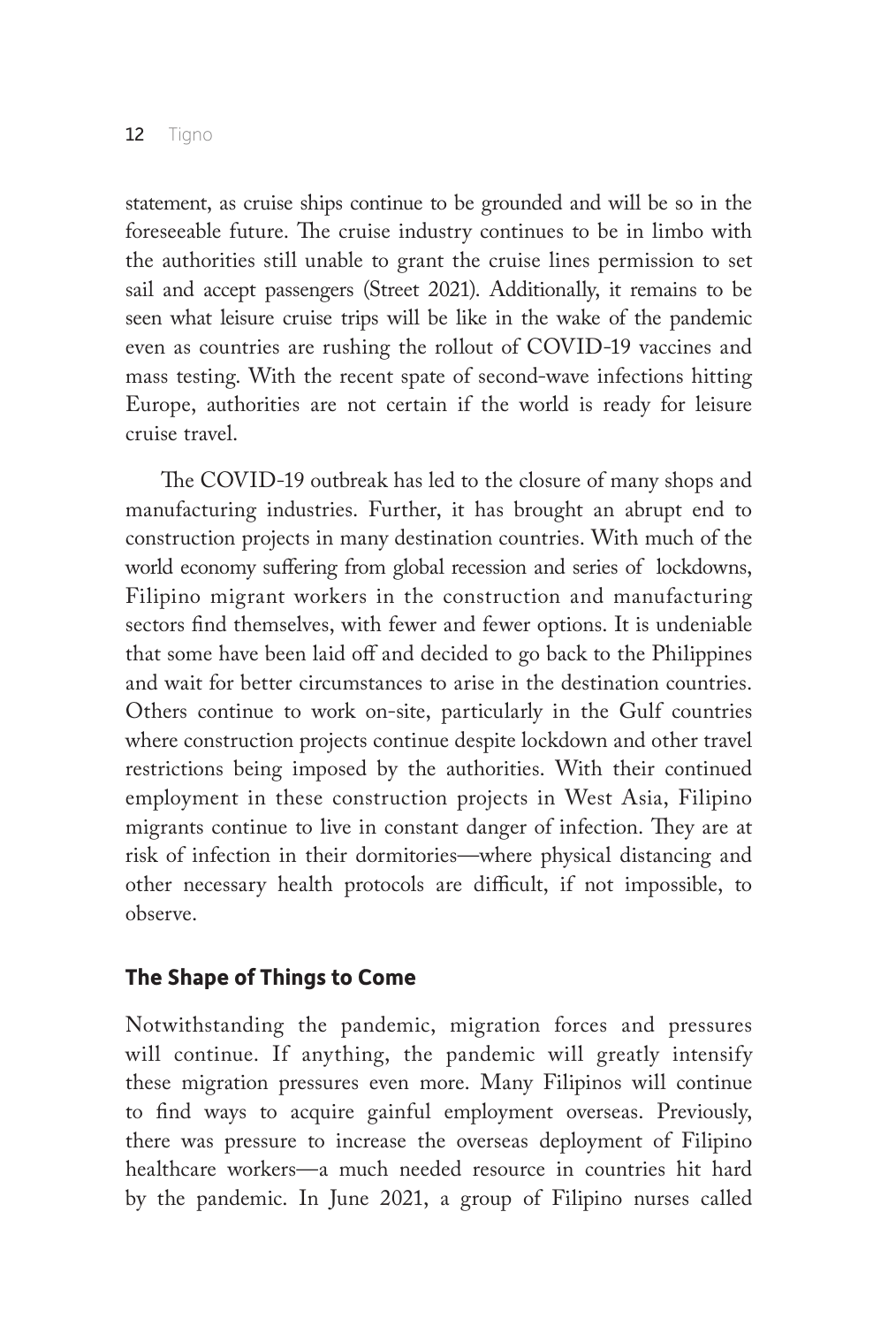on the government to lift the government-imposed restriction on nurses and other healthcare workers leaving the country (Bordey and Ornedo 2021). It is up to the country's crisis managers, policymakers, and authorities to see to it that the pandemic's adverse effects are sufficiently managed to ensure a safe, orderly, and regular migration.

The Philippines is heavily dependent on its overseas employment program to address the many persistent and emerging socioeconomic problems besetting the country. Overseas employment represents the only working strategy the country has for the foreseeable future—to address the serious lack of foreign direct investments (FDIs). In fact, remittances sent by migrants have always been greater than the amount of FDIs entering the country.

The country's mounting debts to address the COVID-19 pandemic is another cause of concern. In 2020 alone, the Philippines borrowed a total of Php 2.74 trillion to fight the health and socioeconomic challenges brought by the pandemic (De Vera 2021). As early as October 2020, financial experts predict that the Philippines is most likely to face a debt shock (Rivas 2020).

Moreover, assessments of the future of the local employment and poverty situation in the midst of the pandemic are not so optimistic with little to no end in sight, at least until 2022 (Rivas 2021a). Nearly half (48 percent) of Filipino families feel that they are poor, according to a November 2020 survey by Social Weather Stations (SWS) (Lalu 2020). At the same time, the continuous yearlong lockdowns and quarantine measures have not helped businesses to keep their workforce and hire more workers locally. High unemployment and underemployment rates continue to hound the private sector. This dire situation can only be seen as another strong reason for the government to quickly resume their massive deployment of Filipino labor overseas.

## Health Is Wealth

Restrictions on the entry of Filipino travelers to key destinations will continue for the foreseeable future. It is likely that OFWs in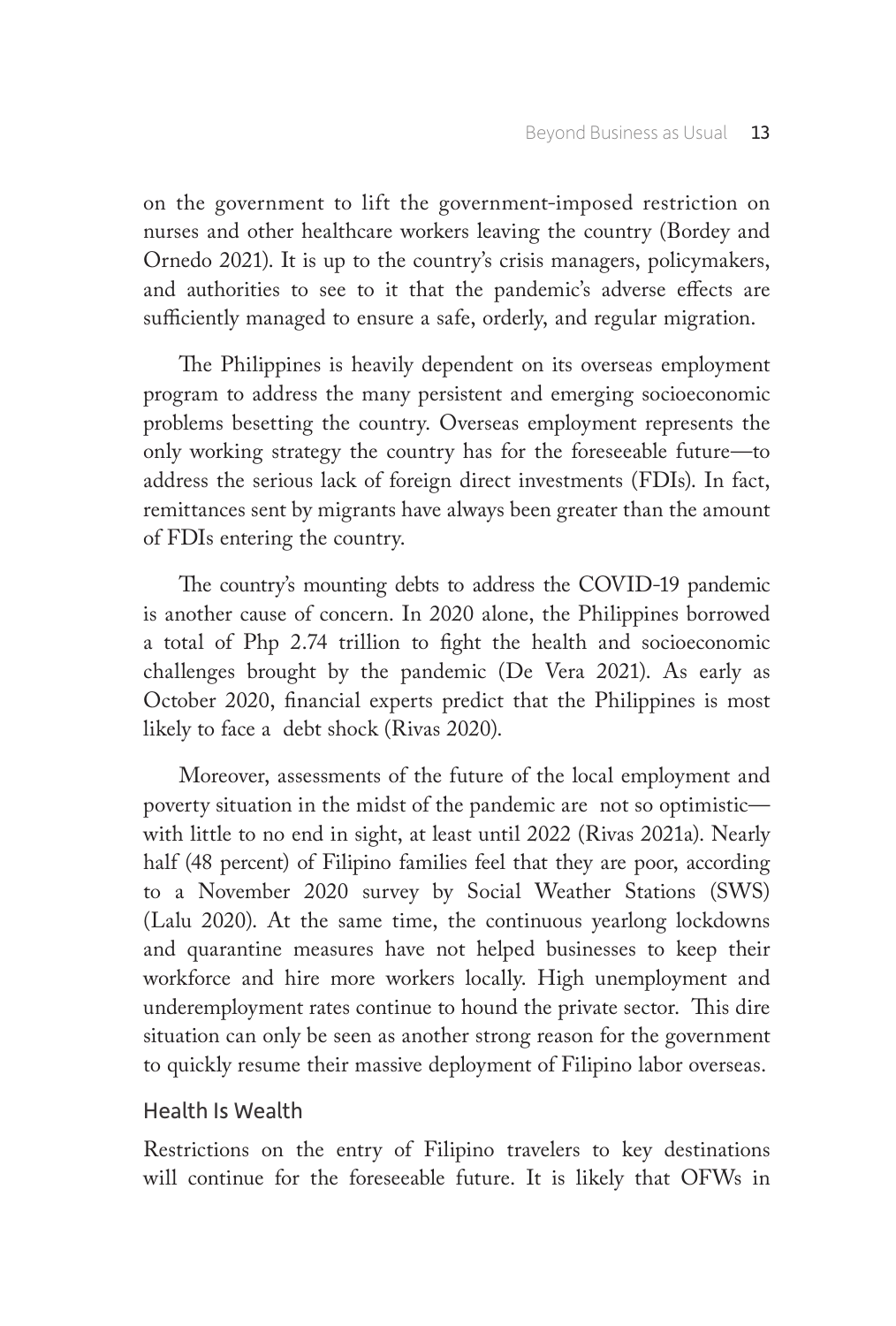the future may be required to strictly follow health protocols in light of COVID-19 and the prospects of future contagious diseases. A relaxation of such stringent travel restrictions is likely to take place if Philippine authorities are able to contain the spread of the COVID-19 virus locally. Destination countries would need to be convinced of the resolve of the Philippines not to deploy its OFWs at the expense of making them unwitting vectors of the COVID-19 virus or any other contagious diseases for that matter. In not a few instances, migrants have unjustifiably been perceived as virus carriers (Beech 2020). Regrettably at the moment, the imposition of "super draconian" lockdowns and so-called quarantine "bubbles" in the Philippines has not only forced countless Filipinos to suffer through such distress and inconvenience, but has also not led to any significant amount of virus "containment benefit," as observed by Aaditya Mattoo, chief economist for East Asia and the Pacific at the World Bank (Jamrisko 2021).

## Avoid Draconian Lockdowns

How will labor migration policies shift after the pandemic? Containment of the virus is key to the full resumption of the decadesold overseas employment program. However, the COVID-19 virus is likely to be present over the long term. Recently, as vaccines become more accessible, it has become a possibility for a certain number of OFW returnees to go abroad once again. What may be problematic in the case of the Philippines are the lockdown swings that have characterized the government's pandemic response. In particular, this refers to alternating between strict lockdowns and loosening the restrictions without the necessary contact tracing, testing, and vaccinations being done, which are key to effectively addressing the pandemic. Also, even if vaccines are to be made popularly available as to bring about herd immunity, governments in receiving countries will now be more sensitive to the threat of pandemics that can once again wreak havoc on the lives and economies of people. Countries are now more likely to insist on stringent health protocols to be followed by all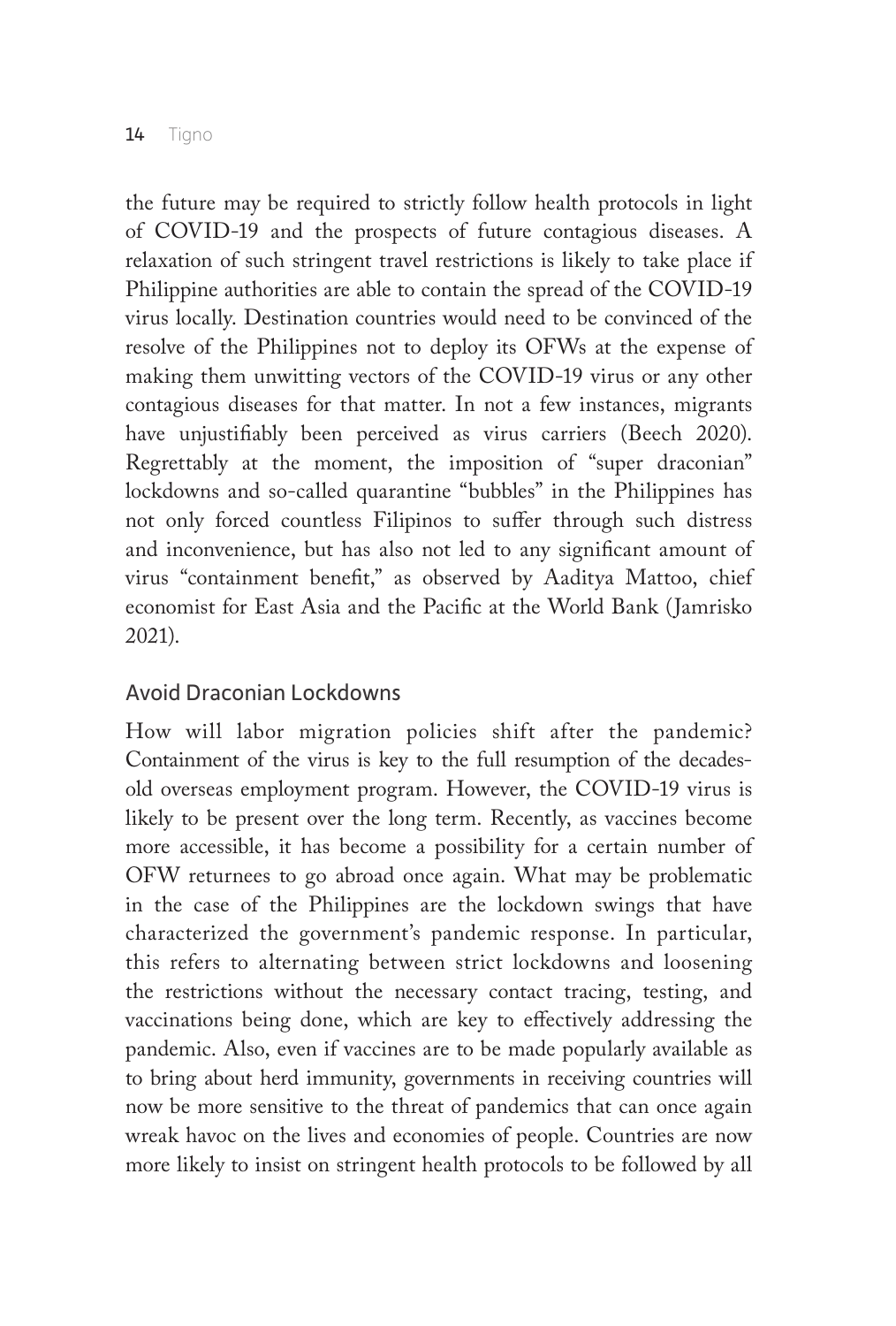travelers, especially migrant workers from the Philippines—given the spotty (at best) success of the country's vaccination and contact tracing programs.

## Cash Assistance of Minimal Consequence

To mitigate the shock caused by their abrupt return, the Department of Labor and Employment (DOLE) distributed a total of PHP 4.27 billion as an immediate cash assistance to returning OFWs, as well as those displaced overseas in 2020 (Patinio 2021). Through its Abot Kamay ang Pagtulong (AKAP) initiative, DOLE gave PHP 10,000 cash aid to 427,000 OFWs. However, cash assistance given to returning OFWs, while appreciated by many, is not a sustainable government initiative to undertake in the long run. At the same time, there is also the question of the insufficiency of the amount of subsidy given to each repatriated or displaced OFW (the equivalent of around USD 200) to provide for the needs of their family. If anything, such cash assistance only promotes mendicancy and patronage among the people. Government would be better off to use the money to provide for vaccines, testing kits, and other essential health and safety equipment to returning migrants and their families.

## Hate Crimes to Linger On

Whether or not it would be a factor that the COVID-19 virus was thought to originate in China, hate crimes against Asians are escalating, particularly in the United States. A research report, released by a civic organization in the United States, said that hate crimes against Asian people in 2020 rose by nearly 150 percent compared to the previous year with most of the victims being women (Yam 2021). A recent case was that of a 65-year-old Filipino-American woman who suffered severe injuries after an unprovoked attack in New York City in late March 2021 (Suansing 2021). These hate crimes are likely to become commonplace in destination countries.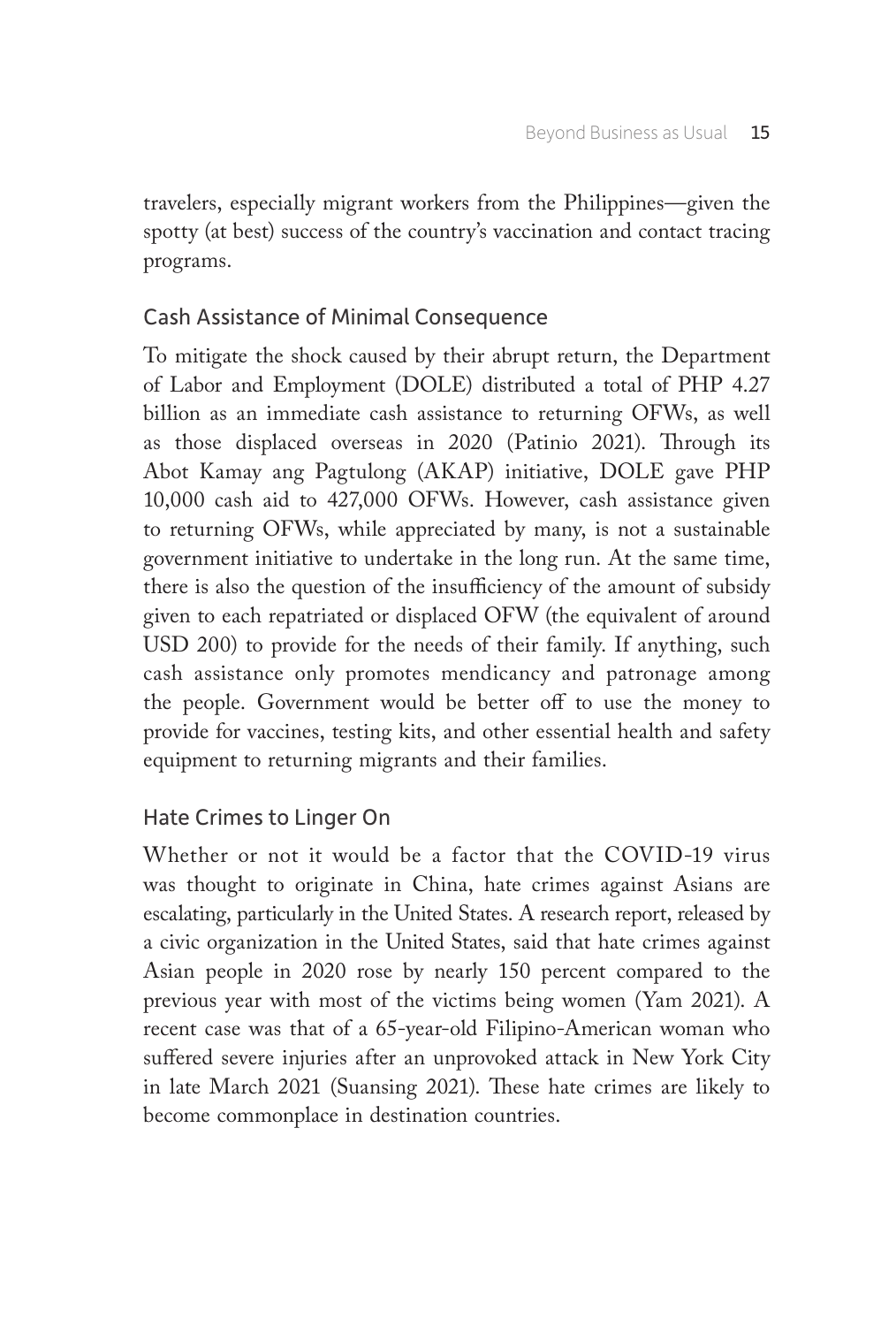## Maintain Multilateral Initiatives

Labor migration is a complex phenomenon that requires a comprehensive, multilateral, and multipronged approach. The Philippine government would benefit well from a multisectoral national consultation summit on the question of what the future of labor migration will be in the wake of the pandemic. All major stakeholders and actors should be invited to attend this summit to include migrant workers, civil society organizations, media organizations, intergovernmental organizations, private labor recruiters, academics, trade unions, and local governments, among others.

This national multisectoral approach should be combined with a multilateral and intergovernmental initiative at the regional and global levels to deal with the pandemic. This is as well to maximize the gains from overseas employment. The Philippines has always been a key player in intergovernmental and multisectoral initiatives, such as the Global Compact on Migration. Intergovernmental undertakings provide a space for dialogue between and among labor migration actors and stakeholders. These should be maintained and encouraged. The advent of online virtual platforms, resulting from the pandemic, provides opportunities for meetings and conversations to take place without having to deal with the problem of face-to-face gatherings.

The Philippines is a leading voice in the Association of Southeast Asian Nations (ASEAN). The country spearheaded efforts for ASEAN to formalize its Declaration on the Protection and Promotion of the Rights of Migrant Workers (2007) and Consensus on the Protection and Promotion of the Rights of Migrant Workers (2017). These documents form the foundation for a migrants' rights regime in the region. Although they are not legally binding, the Philippines can use these documents as a basis for a normative framework for the treatment of migrant workers during emergency crises, such as the COVID-19 pandemic.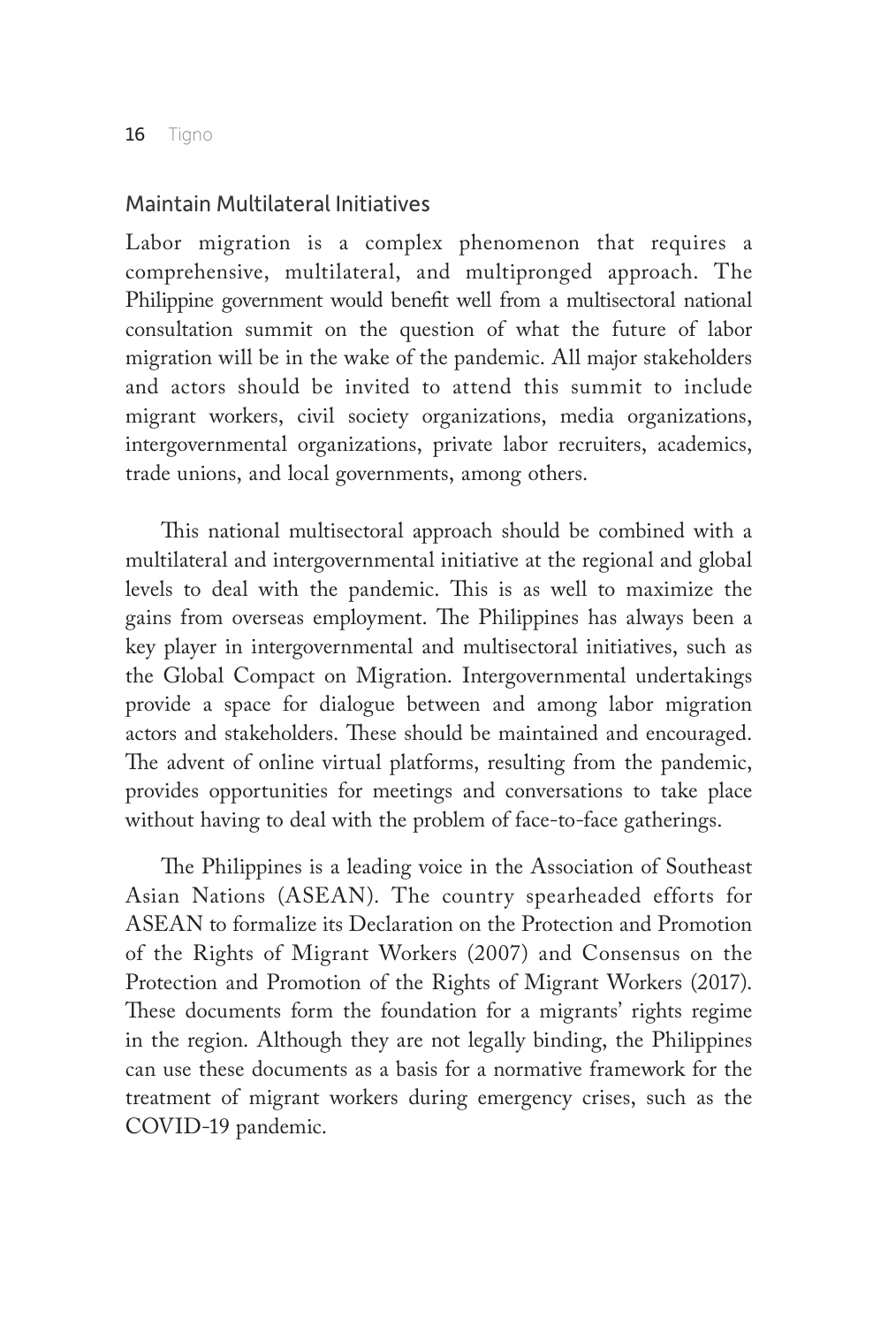## Rethink the Labor Migration Policy

The Philippines can place itself in a unique position in the midst of the COVID-19 pandemic. The current situation offers authorities to reexamine the Philippine labor migration program as a cornerstone of the government's strategic policy outlook. As the government's attention and resources are focused on dealing with the pandemic, the planned department of OFWs should be placed on the backburner. This can be an opportune time for lawmakers to review the logic and need behind the proposed measure. There is really not much sense in creating another bureaucratic layer to perform tasks already being performed by existing bureaucratic organizations. Moreover, policy makers should instead focus their attention and resources on effectively utilizing the migration and development (M&D) framework. The M&D framework not only allows the expansion of the labor market, but also protects the rights and promotes the welfare of migrant workers and their families. The Global Forum on Migration and Development (GFMD) is a platform where the Philippines has been able to share and generate lessons and best practices on ways to better manage migration for development. This platform should not be set aside.

## A Shared Information System on Migration Needed

The pandemic and its effects have laid down a strong argument for the need for an effective and extensive shared information system on migration. Despite the fact that a law has been in existence since 1995, to provide for a shared government information system on migration, the Philippines has yet to take concrete steps to harmonize its databases on Filipino OFWs, immigrants, and other overseas Filipinos. The pandemic is a wakeup call for policy makers and bureaucrats to institute concrete steps to use relevant and reliable data, and to initiate and reshape government programs and policies on labor migration. Similarly, the government should also encourage studies on best country practices to learn from the successes and mistakes of other labor-sending and labor-receiving areas.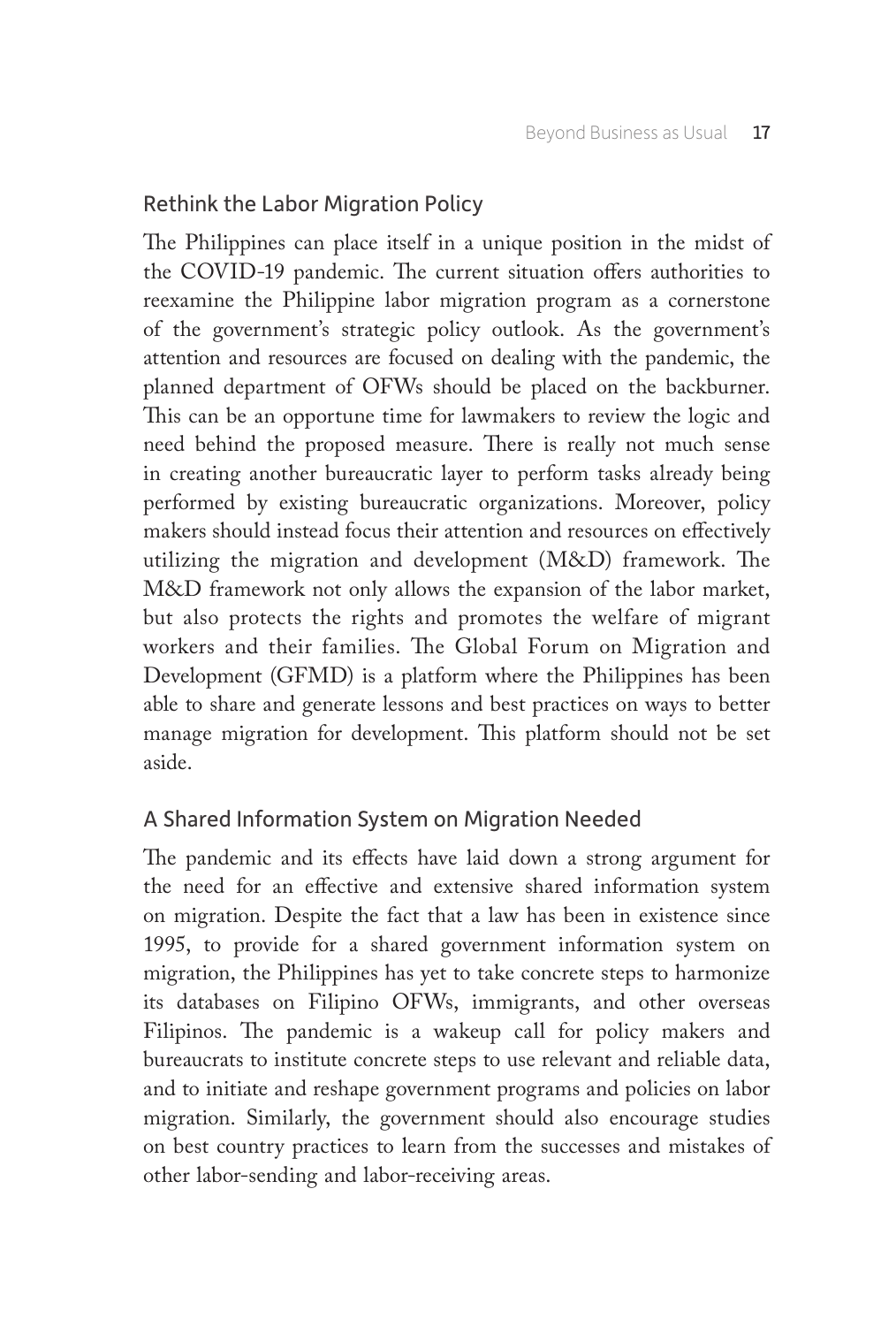## Work for Better Conditions for Migrants

The pandemic has worsened the already vulnerable situations of labor migrants. Not only has the pandemic impacted on the health of migrants, but it has also underscored their poor living and working conditions. Many migrants live in unsanitary and overcrowded dormitories. It is also vital to point out that not all migrants are able to enjoy the benefits due to them, such as insurance coverage for health care, unemployment, and legal procedures, among others. These have been crucial factors that worsened their situation when the pandemic struck. Government negotiators can raise these issues, as they bargain for better living and working conditions through institutionalized working arrangements and bilateral agreements. At the same time, government authorities can also institute measures that will encourage private recruitment entities to engage in ethical practices that follow warranted health and safety protocols to prevent another pandemic. It is important that the costs for additional protocols need not be carried entirely by the OFWs.

## Migrants Are Not Pawns

In December 2020, the government deliberately slowed down the rate of deployment of Filipino nurses to Europe (Patinio 2020). This is presumably to protect the migrants from the dangers of COVID-19 infection. However, in February 2021, the Department of Labor and Employment (DOLE) is reported to be negotiating to secure COVID-19 vaccines from the United Kingdom and Germany in exchange for sending OFW healthcare workers to these countries (Jaymalin 2021). Fortunately, representatives from the German and United Kingdom governments have stated their desire not to link the Philippines' intent to obtain vaccines in exchange for sending Filipino healthcare workers (Mercene and Medenilla 2021). Such a reported offer might as well be considered as a sign of desperation on the part of the Philippine labor authorities. Migration is supposed to be a choice of the migrant and not a state imperative. Although the Philippines may still have its migrant workforce as a potential comparative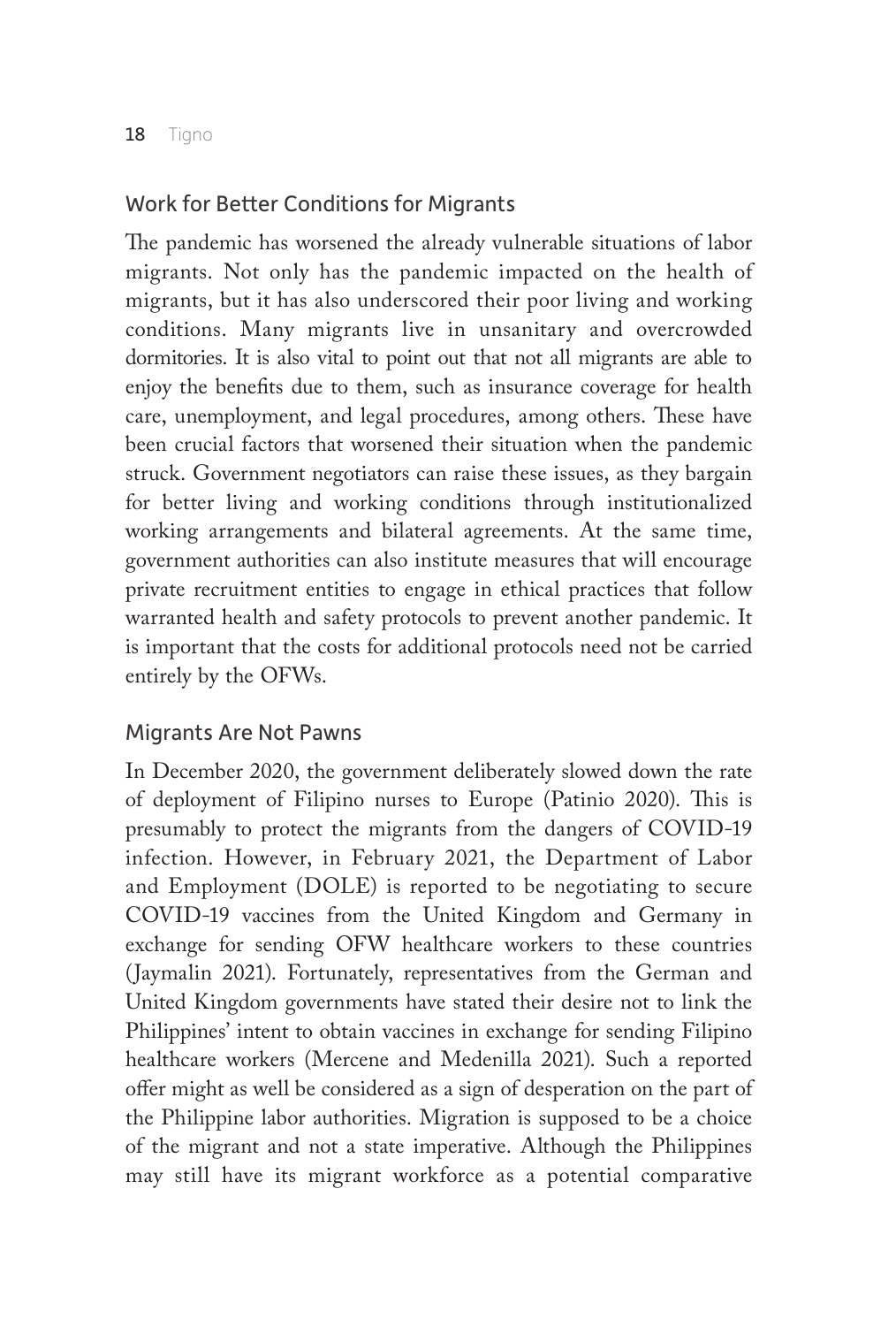advantage, migrant workers should not be used as bargaining chips for political negotiations.

Finally, a quick return to a semblance of normalcy overnight is extremely unlikely. Not all countries are responding to the pandemic in the same way and, certainly, are not getting the same successful outcomes in terms of controlling the spread of COVID-19. As some countries experience second or third wave surges of infections, stringent health protocols are expected to remain in place for crossborder travelers. These protocols can put a damper on any attempts to restart the overseas employment program.

Filipinos already employed abroad are likely to keep their heads down and huddle in their respective workplaces, until the pandemic passes over or until vaccines become readily available to less priority segments of the population. The Philippine government would need to assure its migrants that it continues to uphold and protect their rights and welfare as Filipino nationals. Embassies and consulates are expected to provide on-site assistance to nationals, especially those whose rights continue to be violated by unscrupulous employers, recruiters, and brokers.

As far as the overseas employment program is concerned, the Philippines will still find it difficult, at least in the next two years, to achieve pre-pandemic levels of labor deployments. In the final analysis, Philippine policy makers need to reject the false policy dilemma of choosing between opening the economy (and continuing the overseas employment program) and sacrificing the health of the people.

Philippine authorities must now place all their efforts and resources on effectively and efficiently dealing with the pandemic—by reducing infections, successfully isolating and treating those who are already infected so that their conditions do not worsen, and assuring the public that the government is doing its best to deal with the problem by showing concrete, positive, and improving results. Government officials need to place their trust more on science and medical expertise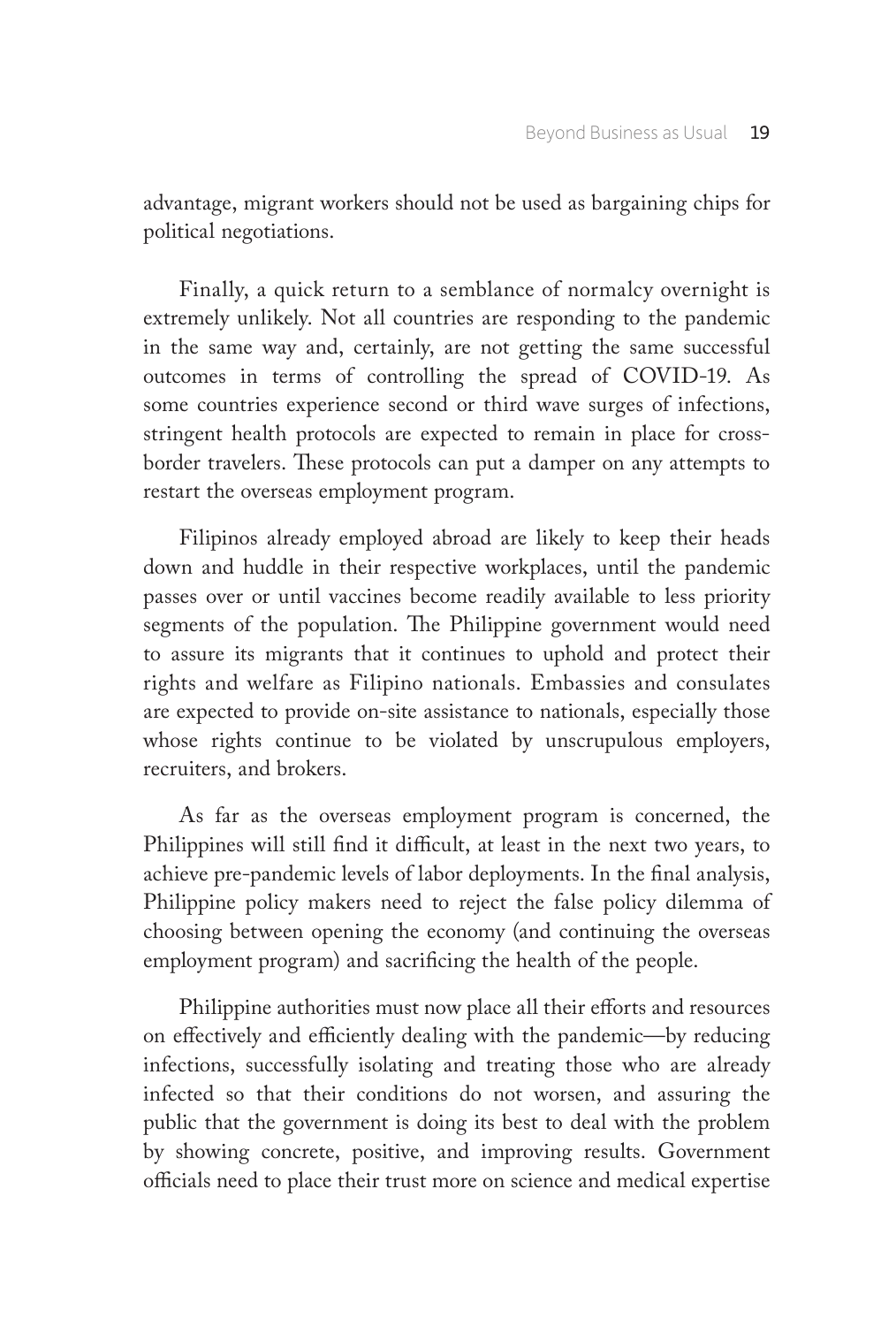20 Tigno

and less on draconian and policing tactics. The sooner the pandemic is put in check, the sooner the economy can get back to normal, and the sooner Filipinos going abroad can be assured that it is safe for them to do so.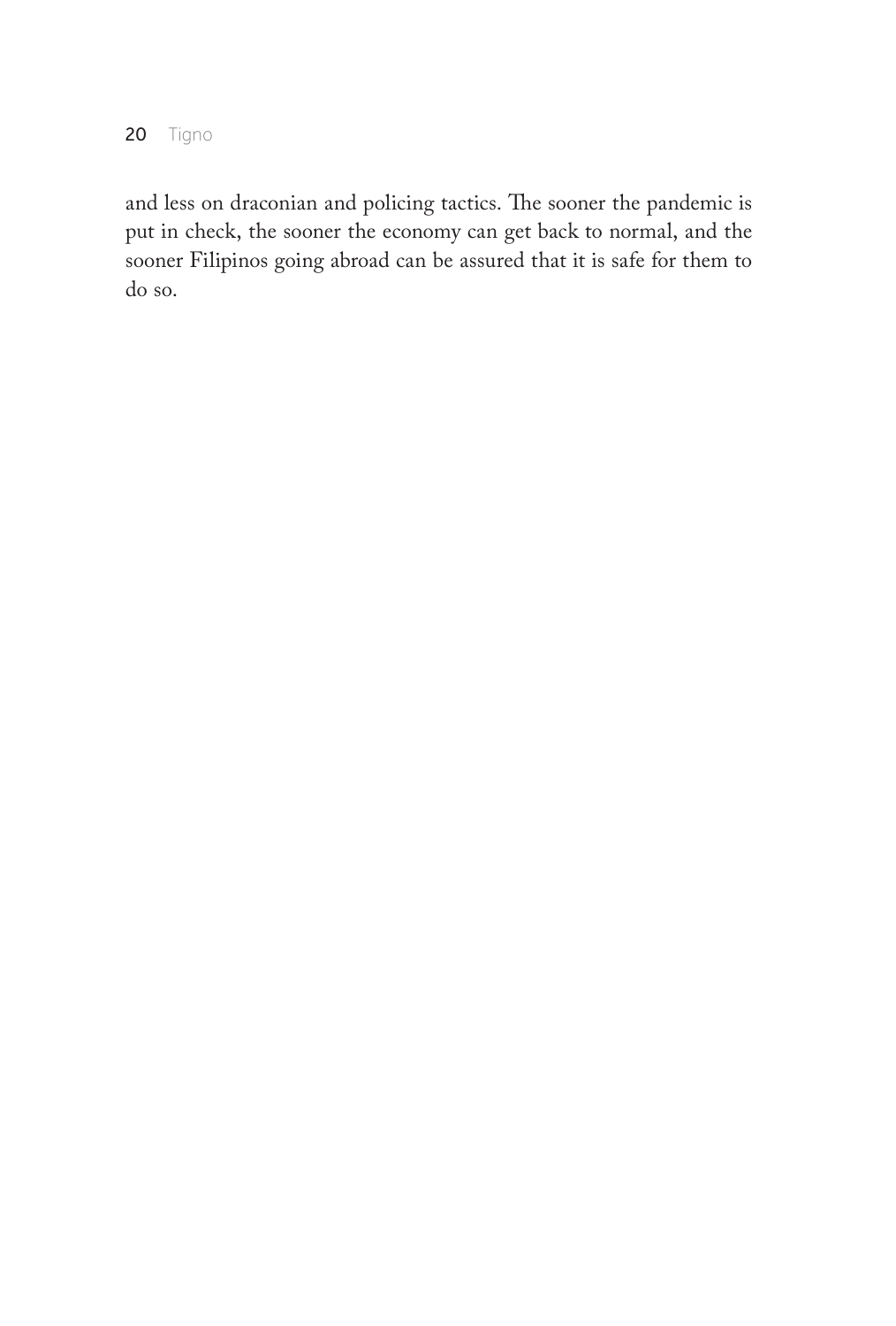## **References**

- ABS-CBN News. 2020. "Filipino fined P170,000 for breaking Taiwan quarantine rule for 8 seconds." Accessed on March 10, 2021. https://news.abs-cbn.com/news/12/08/20/filipino-fined-p170 000-for-breaking-taiwan-quarantine-rule-for-8-seconds.
- Asia Emerging Opportunities Project (AEO). 2020. "The Impact of Covid-19 on Migrants in Asia and the Pacific; Rethinking Resilience." USAID/Bureau for Asia. Accessed on April 15, 2021. https://www.integrallc.com/wp-content/uploads/2021/02/AEO-Migration-and-COVID-19-Redacted-Report-FINAL-1.pdf.
- Ahmed, Mohamed Sharif, Dramane Coulibaly, Fatih Karanfil, Hind Kinani, Ana B. Moreno, Luc Désiré Omgba, and Nhusha Vu. 2020. "Impact of the Covid-19 pandemic on migrant workers in the informal sector and spin-off effects in their destination and home countries." G20 Insights. Accessed on April 15, 2021. https://www.g20-insights.org/policy\_briefs/impact-of-the-covid-19-pandemic-on-migrant-workers-in-the-informal-sector-andspin-off-effects-in-their-destination-and-home-countries.
- Ang, Alvin and Jeremiah Opiniano. 2020. "Possible Economic Impacts of Falling Oil Prices, the Pandemic and the Looming Global Recession onto Overseas Filipinos and their Remittances." Working Paper No. 2020–05. Ateneo De Manila University, Ateneo Center for Economic Research and Development. Accessed on March 15, 2021. http://ateneo.edu/sites/default/files/ downloadable-files/ADMU-WP-2020-05\_0.pdf.
- Asis, Maruja. 2020. "Repatriating Filipino migrant workers in the time of the pandemic." International Organization for Migration (IOM) Migration Research Series Number 63. Accessed on March 30, 2021. https://reliefweb.int/sites/reliefweb.int/files/ resources/mrs-63.pdf.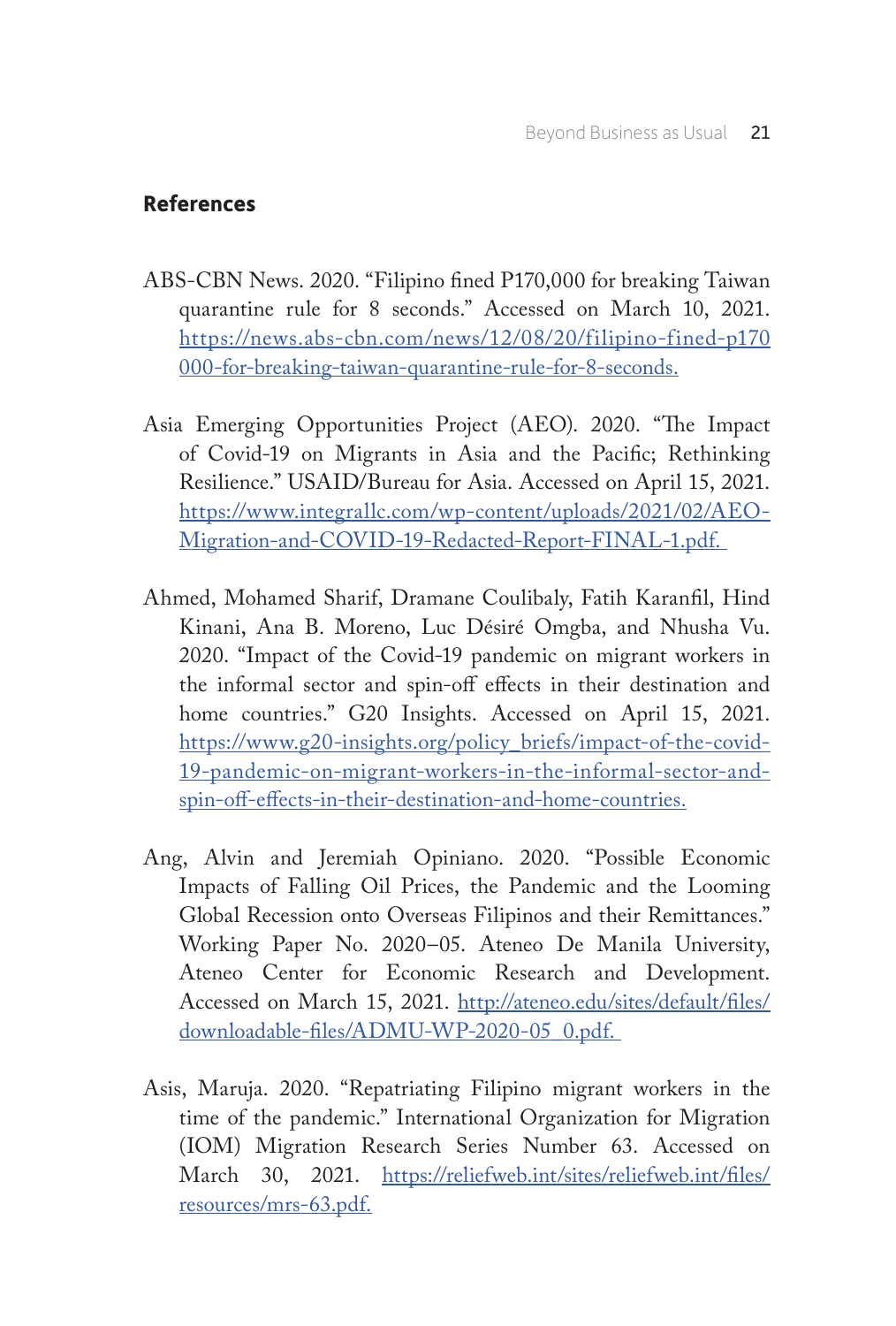- Asian Development Bank (ADB). 2020. "COVID-19 Impact on International Migration, Remittances, and Recipient Households in Developing Asia." ADB Briefs No. 148. Accessed on March 20, 2021. https://www.adb.org/sites/default/files/publication/622796/ covid-19-impact-migration-remittances-asia.pdf.
- Bangko Sentral ng Pilipinas (BSP). 2021. "Full-Year 2020 Personal Remittances Reach US\$33.2 Billion; Represent 9.2 Percent of the Country's GDP." BSP Media and Research Press Release. Accessed March 20, 2021. https://www.bsp.gov.ph/SitePages/ MediaAndResearch/MediaDisp.aspx?ItemId=5687.
- Beech, Hannah. 2020. "Coronavirus Finds Fuel in a World of Migrants." *The New York Times.* Accessed on March 20, 2021. https://www.nytimes.com/2020/04/10/world/asia/coronavirusmigrants.html.
- Bordey, Hana and Julia Mari Ornedo. 2021. "Filipino Nurses United urges gov't to end deployment ban and hire nurses for local facilities." *GMA News Online*. Accessed on August 27, 2021. https://www.gmanetwork.com/news/news/nation/791572/filipinonurses-united-calls-for-end-to-deployment-ban-hire-nurses-ingov-t-facilities/story/.
- Castles, Stephen. 2013. "The Forces Driving Global Migration." *Journal of Intercultural Studies* 34 (2): 122–140. doi: 10.1080/07256 868.2013.781916. .
- Caufield, Chris. 2020. "Filipino frontline workers suffer highest coronavirus death rate in UK healthcare system." *Metro News.*  Accessed on March 10, 2021 https://metro.co.uk/2020/05/17/ filipino-frontline-workers-suffer-highest-coronavirus-death-rateuk-healthcare-system-12716971/?ito=cbshare?ito=cbshare.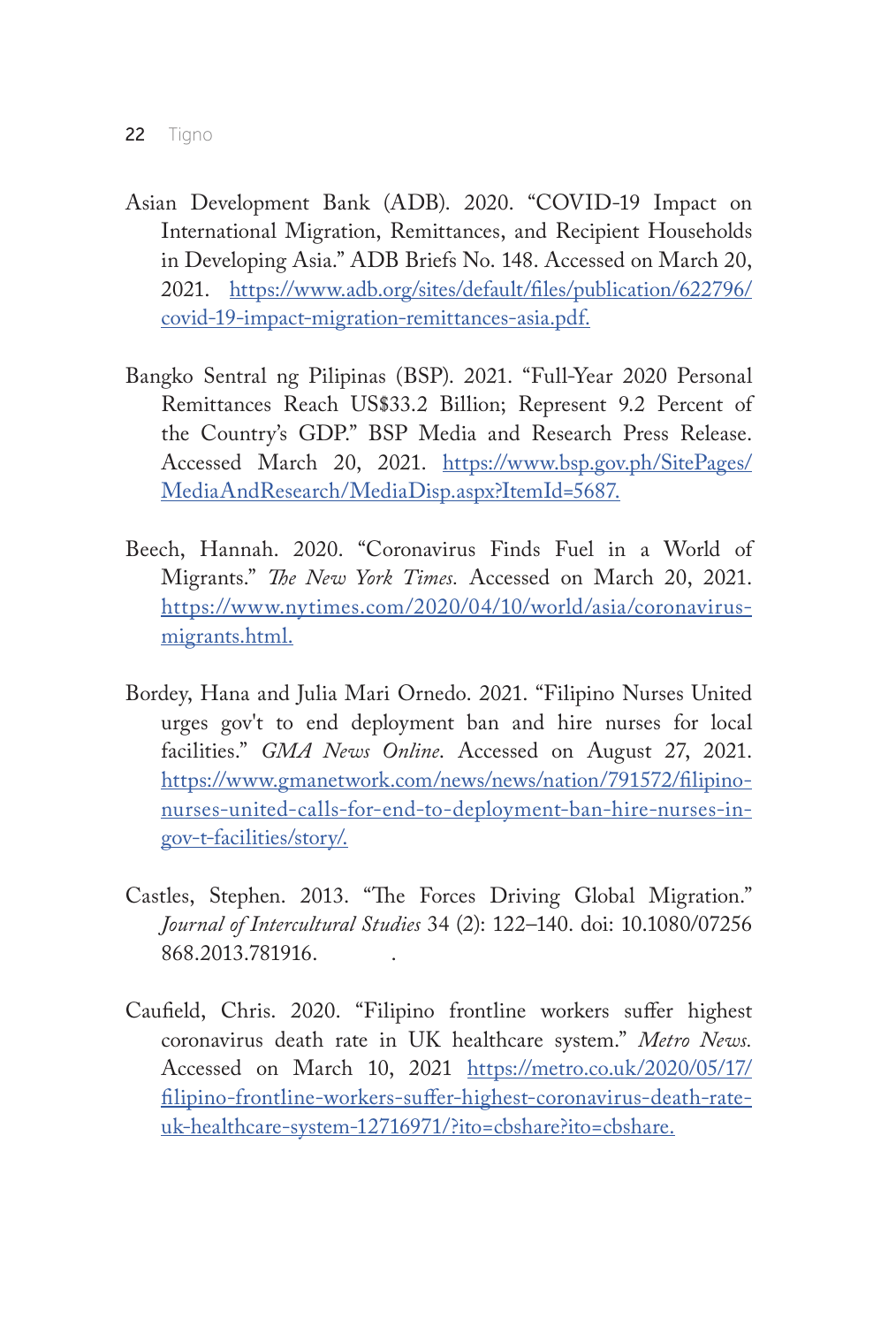- Castro-Palaganas, Erlinda, Denise L. Spitzer, Maria Midea M. Kabamalan, Marian C. Sanchez, Ruel Caricativo, Vivien Runnels, Ronald Labonté, Gail Tomblin Murphy, and Ivy Lynn Bourgeault. 2017. "An examination of the causes, consequences, and policy responses to the migration of highly trained health personnel from the Philippines: The high cost of living/leaving—a mixed method study." *Human Resources for Health* 15 (25): 1–14. doi: 10.1186/s12960-017-0198-z .
- Constante, Agnes. 2020. "With largest share of migrant nurses, entire U.S. Filipino community hit hard by COVID-19." *NBC News.*  Accessed on March 10, 2021. https://www.nbcnews.com/news/ asian-america/largest-share-migrant-nurses-entire-u-s-filipinocommunity-hit-n1237327.
- Department of Foreign Affairs (DFA). 2021. "DFA Repatriates 327,511 Overseas Filipinos in 2020." DFA Media Release. Accessed on March 20, 2021. https://dfa.gov.ph/dfa-news/dfareleasesupdate/28480-dfa-repatriates-327-511-overseas-filipinosin-2020.
- De Vera, Ben. 2021. "Amid pandemic, PH borrowed a record P2.74 trillion in 2020." *Inquirer.net.* Accessed on March 30, 2021. https://business.inquirer.net/318687/amid-pandemic-ph-borrowed -a-record-p2-74-trillion-in-2020.
- Foley, Laura and Nicola Piper. 2020. "COVID-19 and women migrant workers: Impacts and implications." International Organization for Migration (IOM) Geneva. Accessed on March 10, 2021. https:// publications.iom.int/system/files/pdf/covid19-and-women.pdf.
- Ford, Megan. 2020. "High death rates among Filipino nurses in UK now on global radar." Nursing Times. Accessed on March 20, 2021. https://www.nursingtimes.net/news/coronavirus/highdeath-rates-among-filipino-nurses-in-uk-now-on-globalradar-05-06-2020/.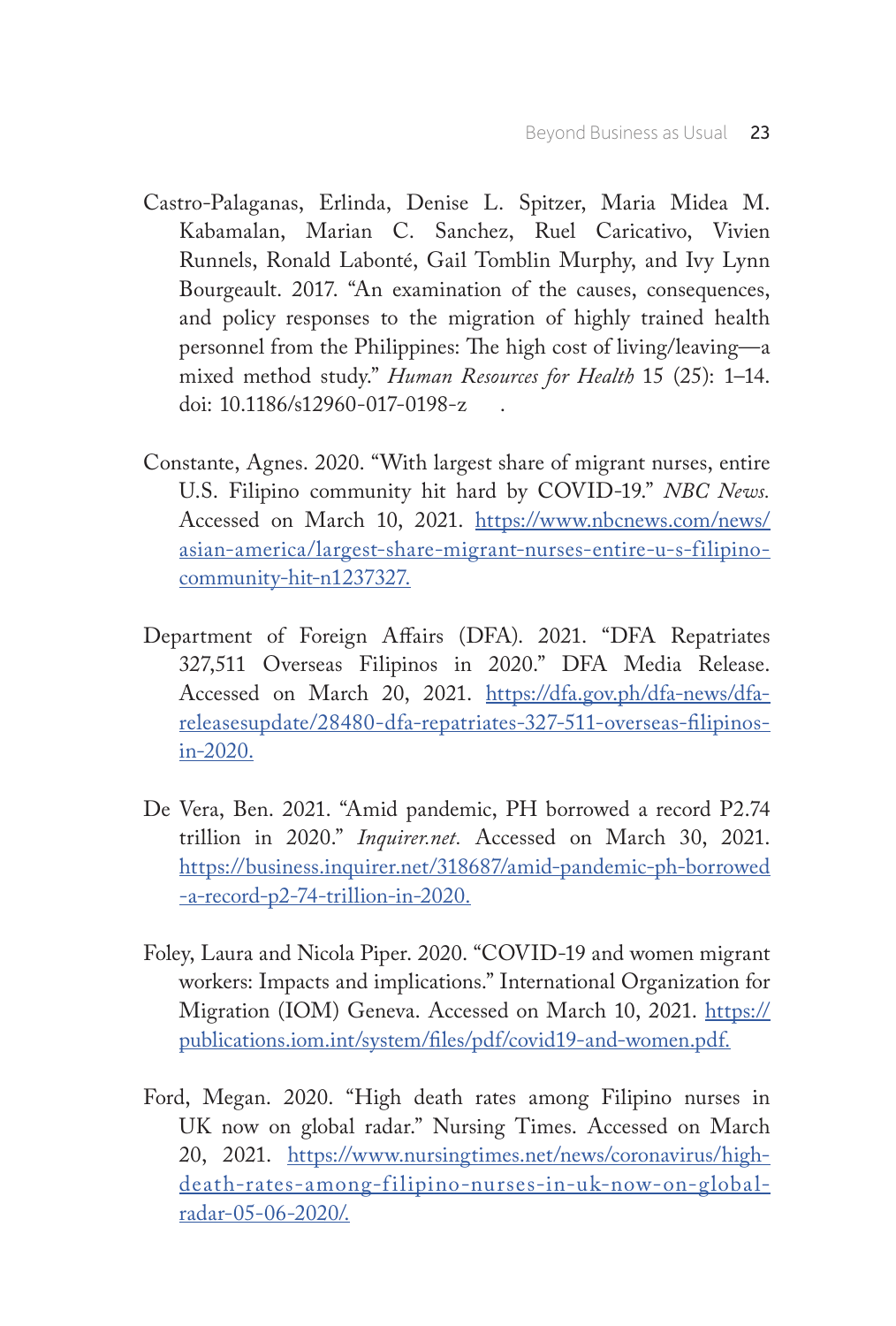- Gamlen, Alan. 2020. "Migration and mobility after the 2020 pandemic: The end of an age?." International Organization for Migration (IOM) Geneva. Accessed on March 10, 2021. https:// publications.iom.int/fr/system/files/pdf/migration-\_and-mobility. pdf.
- Gotinga, JC and Sofia Tomacruz. 2020. "OFWs struggle through prolonged quarantine in gov't 'VIP treatment'." *Rappler.com.* Accessed on March 10, 2021. https://www.rappler.com/news break/in-depth/ofws-struggle-coronavirus-quarantine.
- Hassan, Khalid. 2020. "Opening address at the Philippine training webinar on International Labour Migration Statistics (ILMS) and sex-disaggregated migration data." International Labour Organization (ILO). Accessed on August 27, 2021. https://www. ilo.org/manila/public/sp/WCMS\_756620/lang--en/index.htm.
- International Labour Organization (ILO). 2020. "ILO Monitor: COVID-19 and the World of Work (Second edition)." ILO Geneva. Accessed on March 29, 2021. https://www.ilo.org/wcm sp5/groups/public/---dgreports/---dcomm/documents/ briefingnote/wcms\_740877.pdf.
- International Organization for Migration (IOM). 2012. "IOM Migration Crisis Operational Framework." IOM Geneva. Accessed on March 10, 2021. https://www.iom.int/files/live/ sites/iom/files/What-We-Do/docs/MC2355 - IOM\_Migration\_ Crisis\_Operational\_Framework.pdf.
- International Organization for Migration (IOM). n.d. Travel Restrictions Matrix. IOM. Accessed on September 9 2021. https://migration.iom.int/sites/all/themes/fmp/pages/heatmap/ matrix.php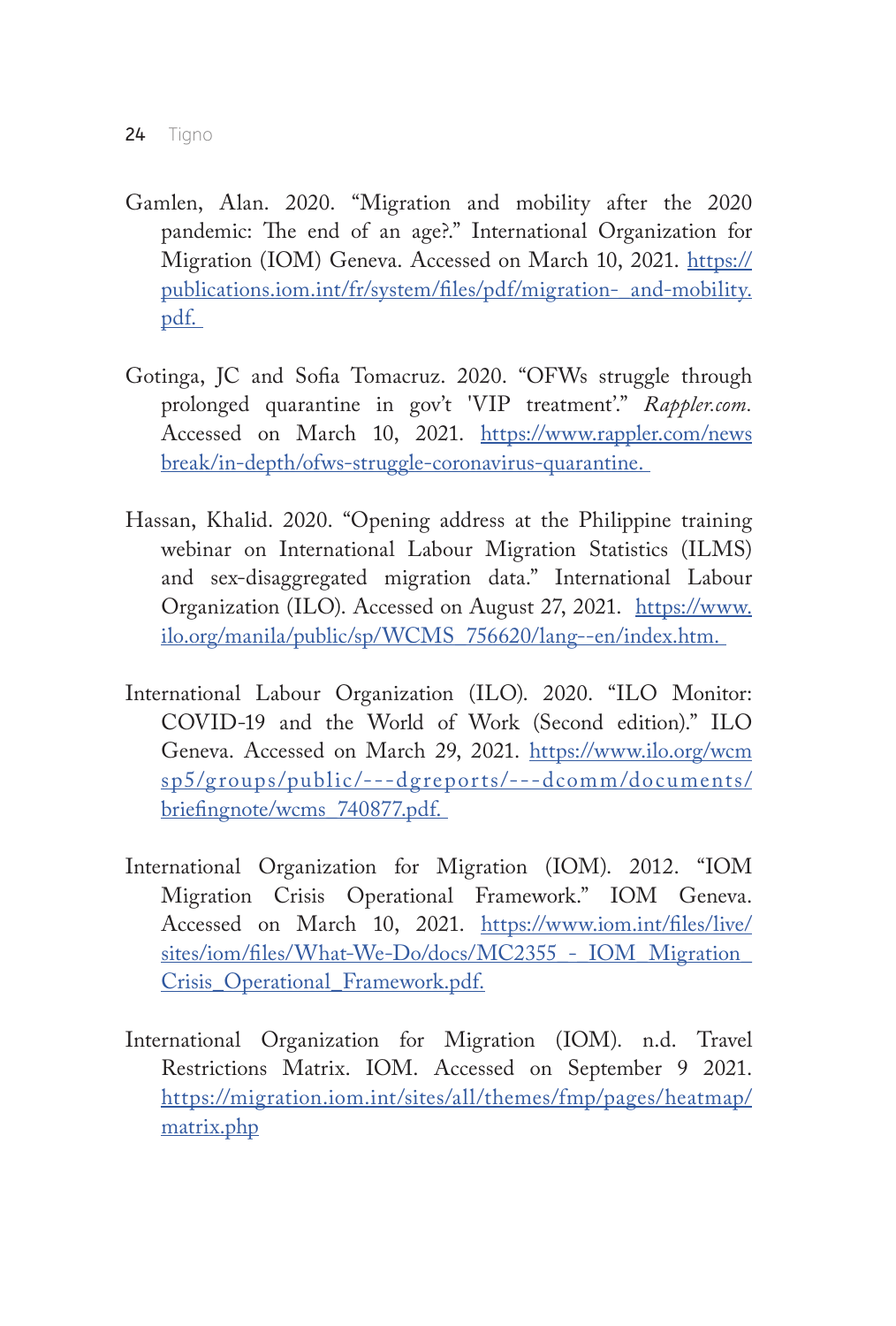- Jamrisko, Michelle. 2021. "Philippines Recovery Lags on Virus Missteps, World Bank Says." *Bloomberg.* Accessed on March 29, 2021. https://www.bloomberg.com/news/articles/2021-03-26/philippines -recovery-lags-on-virus-missteps-world-bank-says.
- Jaymalin, Mayen. 2021. "Nurses for vaccines: Philippines in talks with UK, Germany." *Philstar Global.* Accessed on March 30, 2021. https://www.philstar.com/headlines/2021/02/23/2079764/nursesvaccines-philippines-talks-uk-germany.
- Lalu, Gabriel Pabico. 2020. "Almost half of Filipino families feel they are poor, latest SWS survey says." *Inquirer.net.* Accessed on March 30, 2021. https://newsinfo.inquirer.net/1371761/almosthalf-of-filipino-families-feel-they-are-poor-latest-sws-surveysays#ixzz6qxaeavVe.
- Lorenzo, Maria Pilar. 2020. "Commentary: Worst time ever to be an overseas Filipino worker." *Channel News Asia.* Accessed on March 10, 2021. https://www.channelnewsasia.com/news/commentary/ philippines-overseas-worker-ofw-covid-income-unemploymentrelief-13101962.
- Lucas, Daxim. 2020. "Higher dollar remittances from land-based Pinoy workers in July offset losses from seafarers." *Inquirer. net.* Accessed on March 15, 2021. https://business.inquirer. net/307370/higher-dollar-remittances-from-land-based-pinoyworkers-in-july-offset-losses-from-seafarers#ixzz6qOBNISeo.
- Manuel, Pilar. 2021."PH economy plunges by record -9.5% in 2020 as Q4 GDP maintains slump." *CNN Philippines.* Accessed on March 10, 2021. https://www.cnnphilippines.com/ business/2021/1/28/2020-Q4-full-year-GDP.html.
- Medenilla, Samuel. 2020. "136,000 Filipino seafarers deployed aboard international vessels overseas since July." *Business Mirror.*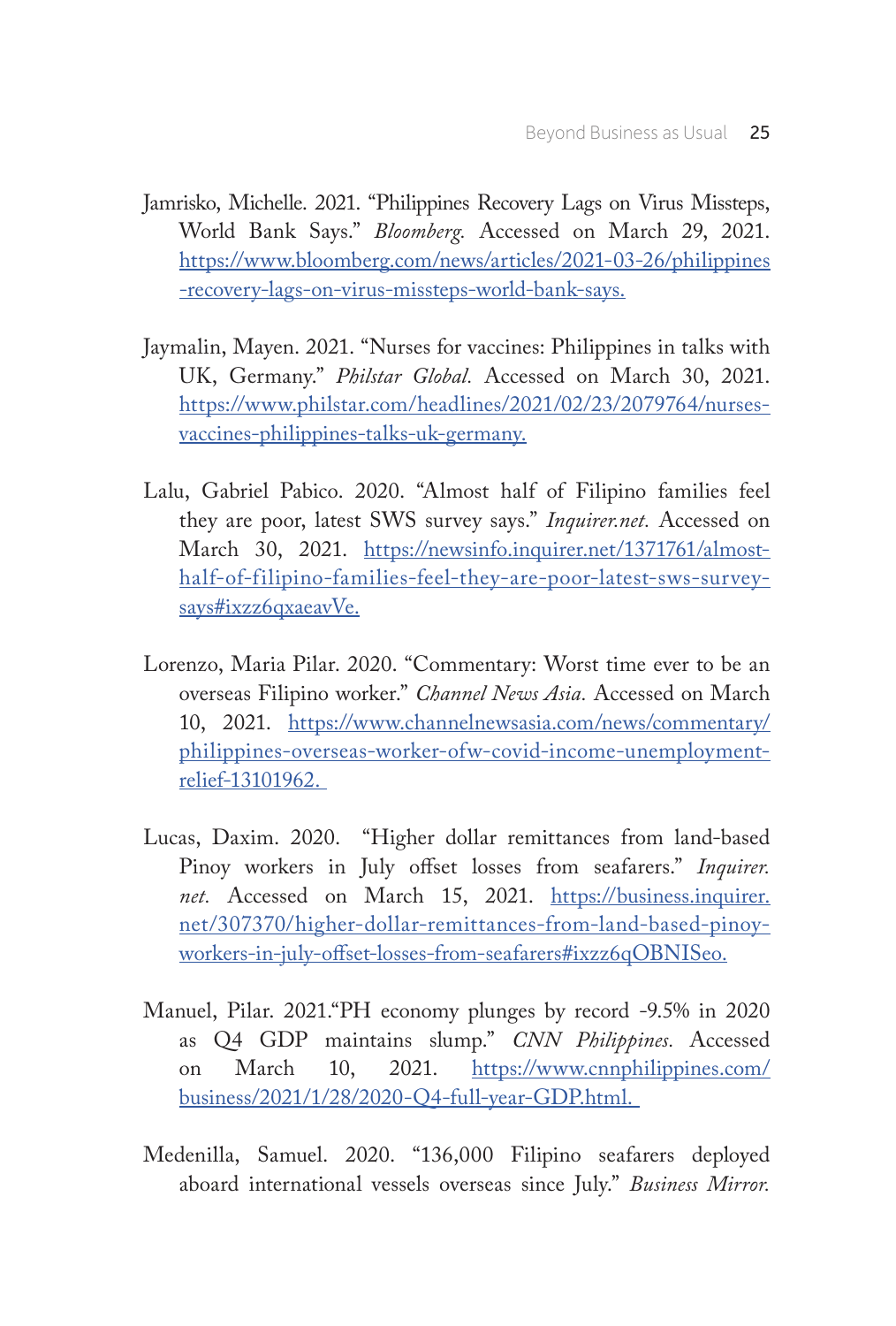Accessed on March 10, 2021. https://businessmirror.com. ph/2020/10/01/136000-filipino-seafarers-deployed-aboardinternational-vessels-overseas-since-july/.

- Mercene, Recto and Samuel Medenilla. 2021. "As DOLE clarifies nurses-for-vaccine 'barter,' UK envoy de-links deployment, vaccine issues." Business Mirror. Accessed on March 30, 2021. https:// businessmirror.com.ph/2021/02/25/as-dole-clarifies-nurses-forvaccine-barter-uk-envoy-de-links-deployment-vaccine-issues/.
- National Disaster Risk Reduction and Management Council. 2021. COVID-19 Situational Report No. 394. Accessed on May 20, 2021 at https://ndrrmc.gov.ph/attachments/article/4036/NTF\_ Response\_Situation\_Report\_No\_394\_Update.pdf.
- Patinio, Ferdinand. 2020. "DOLE slows down deployment of nurses to UK, Germany." *Philippine News Agency.* Accessed on March 30, 2021. https://www.pna.gov.ph/articles/1125709.
- Patinio, Ferdinand. 2021. "3.4M workers get almost P30-B cash aid via Bayanihan laws: DOLE." *Philippine News Agency.* Accessed on March 30, 2021. https://www.pna.gov.ph/articles/1126872.
- Philippine Statistics Authority. 2019a. "2019 Survey of OFWs from PSA." *PSA.gov.ph.* Accessed on March 20, 2021. https:// psa.gov.ph/sites/default/files/attachments/hsd/pressrelease/2\_ Attachment%20-%20SOF%20PR%20tables%202019.xls.
- Philippine Statistics Authority. 2019b. "Survey of OFWs from PSA." PSA, gov.ph. Accessed on March 20, 2021. https://psa.gov.ph/ sites/default/files/attachments/hsd/pressrelease/2\_Attachment%20 -%20SOF%20PR%20tables%202019.xls.
- Street, Francesca. 2021. "When can we go on a cruise again?" *CNN Travel.* Accessed on March 31, 2021. https://edition.cnn.com/ travel/article/future-cruising-2021/index.html.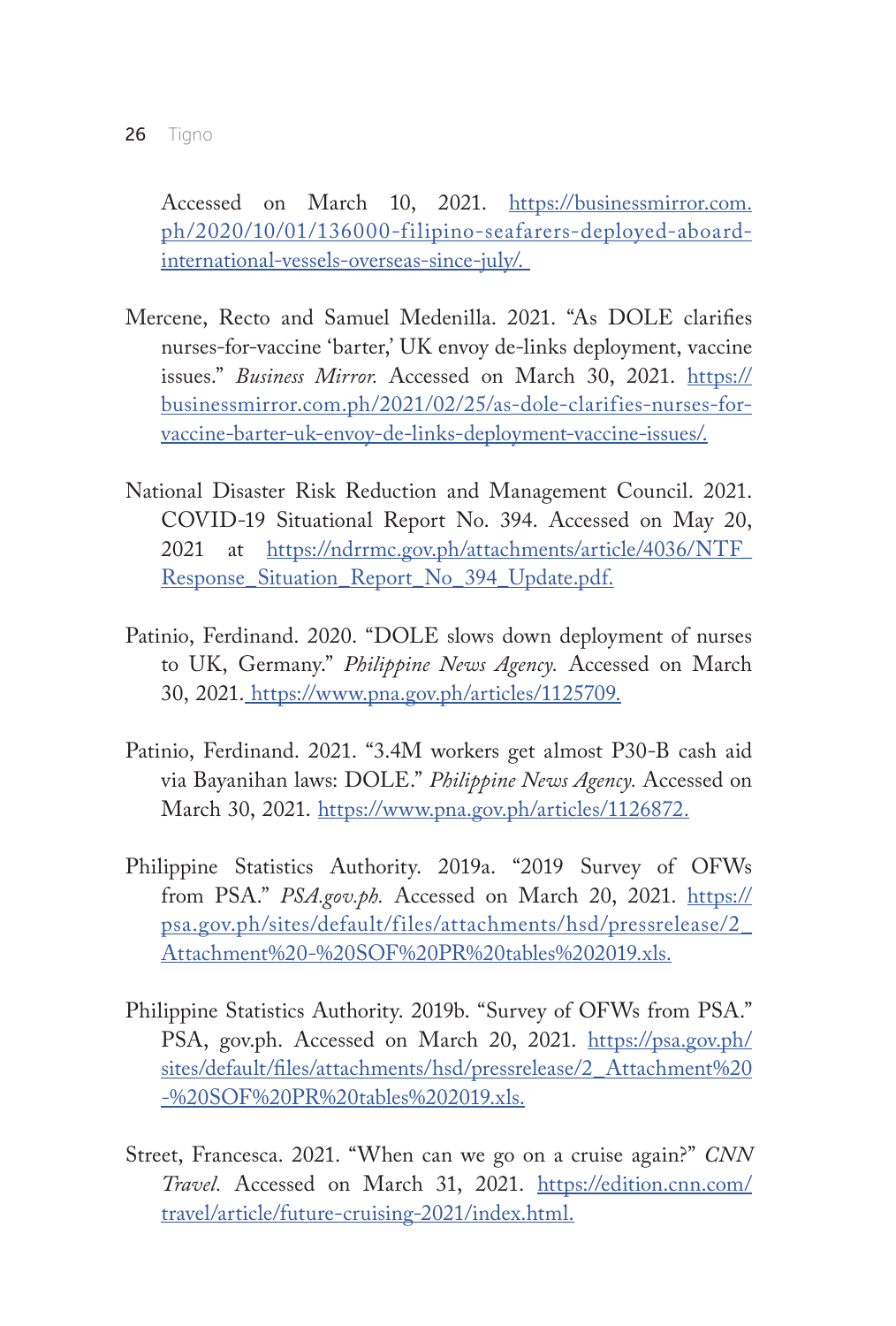- Redfern, Corinne. 2021. "'I want to go home': Filipina domestic workers face exploitative conditions." *The Guardian.* Accessed on March 10, 2021. https://www.theguardian.com/world/2021/ jan/27/domestic-workers-philippines-coronavirus-conditions.
- Rivas, Ralf. 2020. "Philippines may face pandemic debt shock in 2021—Moody's." *Rappler.com.* Accessed on March 30, 2021. https://www.rappler.com/business/moodys-projection-philippinescovid-19-pandemic-debt-shock-2021.
- Rivas, Ralf. 2021a. "Pandemic scars: More Filipinos to remain poor, unemployed even by 2022." *Rappler.com.* Accessed on March 30, 2021. https://www.rappler.com/business/more-poor-unemployedfilipinos-even-by-2022.
- Rivas, Ralf. 2021b. "Overseas Filipinos defy gloomy expectations, remit \$33.2 billion in 2020." *Rappler.com*. Accessed on March 20, 2021. https://www.rappler.com/business/ofw-remittances-januarydecember-2020.
- Suansing, Razel. 2021. "Elderly Filipino-American woman attacked in New York City." *Rappler.com.* Accessed on March 31, 2021. https://www.rappler.com/nation/filipino-american-suffersbeating-new-york-city-march-2021.
- Talabong, Rambo. 2019. "Pinoy sailors send home record \$6.18B in 2018." *Rappler.com.* Accessed on March 19, 2021. https://www. rappler.com/nation/filipino-seafarers-send-home-recordremittances-2018.
- Tirona, Ana Olivia A. 2021. "Unemployment rate hits record high in 2020." *Business World.* Accessed on March 20, 2021. https://www. bworldonline.com/unemployment-rate-hits-record-high-in-2020/.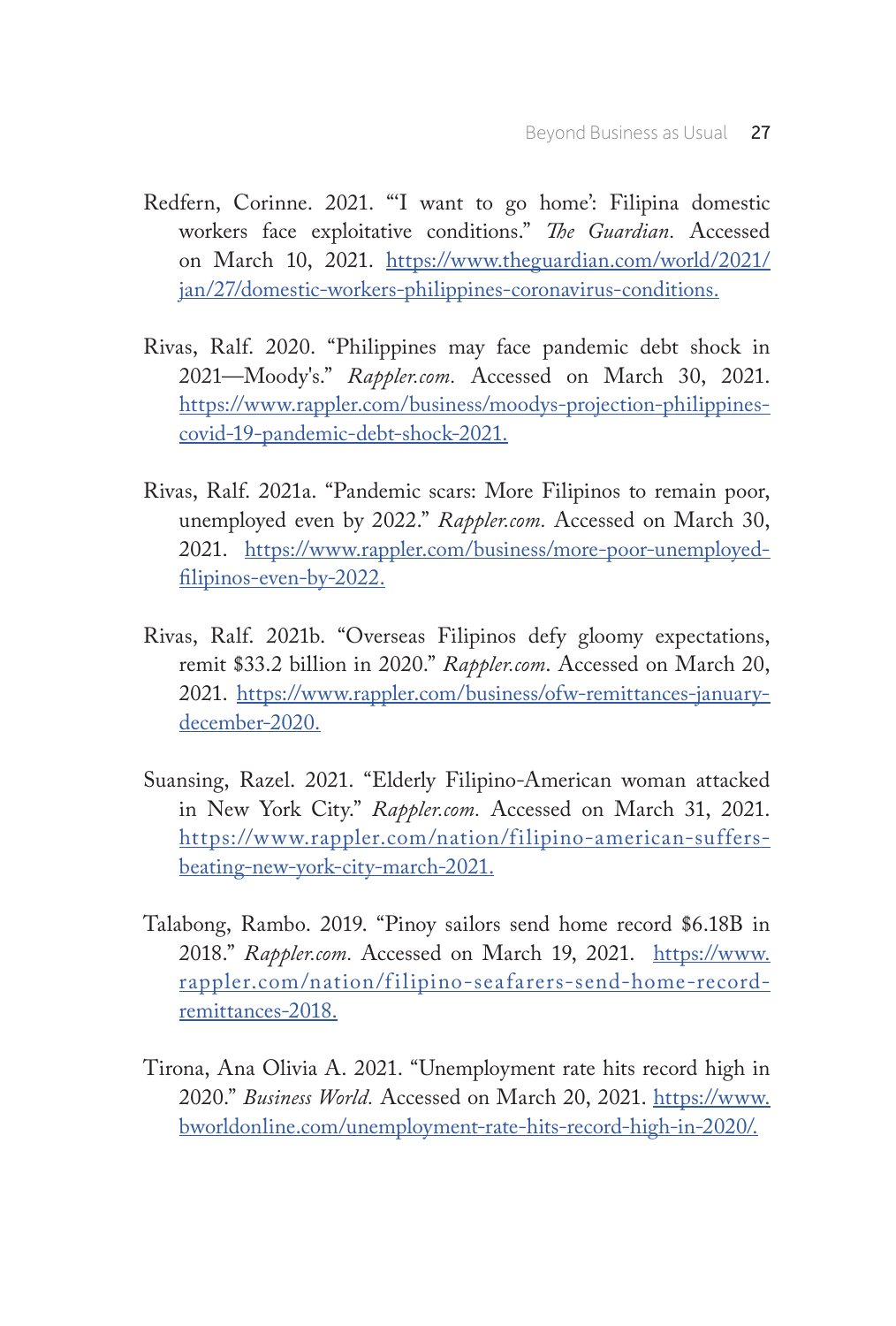- United Nations Economic and Social Commission for Western Asia (UNESCWA). 2020. "Impact of COVID-19 on Migrant and Refugees in the Arab Region." ESCWA Beirut. Accessed on March 10, 2021. https://www.ilo.org/wcmsp5/groups/public/--arabstates/---ro-beirut/documents/publication/wcms\_764756.pdf.
- Vilog, Ron Bridget T. and Marie Donna M. Ballesteros. 2015. "Overseas Filipino workers in conflict zones: narratives of Filipino nurses in Libya." *Journal of the Global South* 2 (22): 1-21. doi: 10.1186/s40728-015-0018-6.
- World Bank. 2018. "Moving for Prosperity: Global Migration and Labor Markets (Overview)." Policy Research Report. World Bank, Washington, DC. Accessed on March 26, 2021. https://openknowledge.worldbank.org/bitstream/handle/109 86/29806/211281ov.pdf.
- World Bank. 2021. "Global Economy to Expand by 4% in 2021; Vaccine Deployment and Investment Key to Sustaining the Recovery." World Bank Press Release No. 2021/080/EFI. Accessed on March 10, 2021. https://www.worldbank.org/en/ news/press-release/2021/01/05/global-economy-to-expand-by-4-percent-in-2021-vaccine-deployment-and-investment-key-tosustaining-the-recovery.
- Yam, Kimmy. 2021. "Anti-Asian hate crimes increased by nearly 150% in 2020, mostly in N.Y. and L.A., news report says." *NBC News.* Accessed on March 29, 2021. https://www.nbcnews.com/news/ asian-america/anti-asian-hate-crimes-increased-nearly-150-2020 mostly-n-n1260264.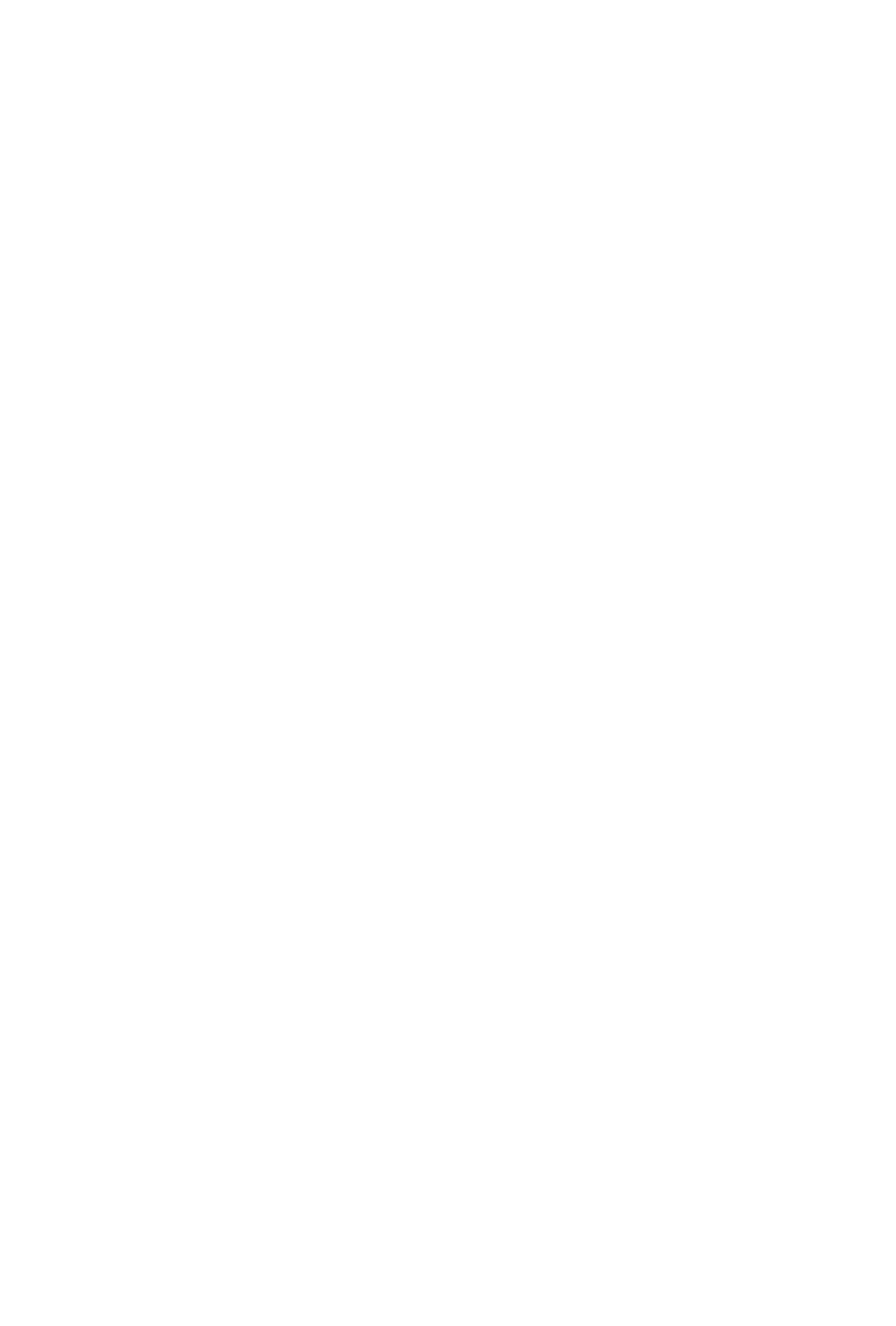#### **THE CENTER**

Established in 1985 by University of the Philippines (UP) President Edgardo J. Angara, the **UP Center for Integrative and Development Studies (UP CIDS)** is the policy research unit of the University that connects disciplines and scholars across the several units of the UP System. It is mandated to encourage collaborative and rigorous research addressing issues of national significance by supporting scholars and securing funding, enabling them to produce outputs and recommendations for public policy.

The UP CIDS currently has twelve research programs that are clustered under the areas of education and capacity building, development, and social, political, and cultural studies.

#### **THE PROGRAM**

The **Program on Social and Political Change (PSPC)** provides a platform for understanding the varied social and political challenges facing modern Philippine society and polity from a multidisciplinary perspective. In relation to this, the Program also designs empirical studies using a variety of methods and approaches which form the basis for policy inputs and discussions at the local, national, and international levels.

The **UP CIDS Discussion Paper Series** is published quarterly by the University of the Philippines Center for Integrative and Development Studies.

**Editorial Office** Lower Ground Floor, Ang Bahay ng Alumni, Magsaysay Avenue, University of the Philippines, Diliman, Quezon City 1101

> **Telephone** (02) 8981-8500 loc. 4266 to 68 • (02) 8426-0955

**Email** cids@up.edu.ph • cidspublications@up.edu.ph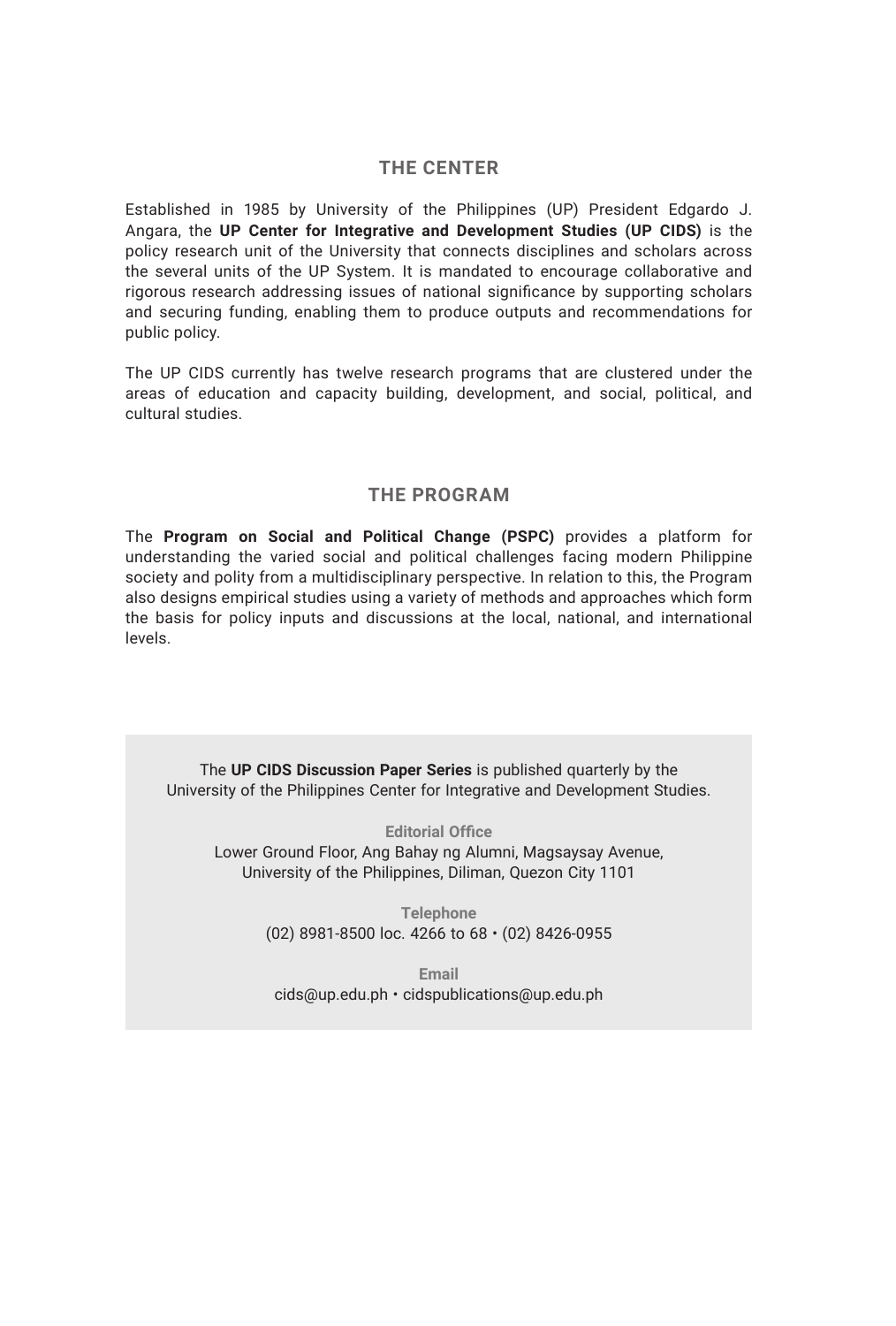#### **EDITORIAL RESPONSIBILITIES**

The Editor-in-Chief and the Program Editors ensure that the discussion papers contain research findings on issues that are aligned with the core agenda of the research programs under the University of the Philippines Center for Integrative and Development Studies (UP CIDS).

The responsibility of the Editor-in-Chief and the Program Editors is towards high standards of scholarship, the generation of new knowledge that can be utilized for the good of the public, and the dissemination of such information.

#### **EDITORIAL BOARD**

Teresa S. Encarnacion Tadem **EDITOR-IN-CHIEF**

#### **PROGRAM EDITORS**

#### **EDUCATION AND CAPACITY BUILDING CLUSTER**

Dina S. Ocampo **Education Research Program**

Fernando dlC. Paragas **Program on Higher Education Research and Policy Reform**

Marie Therese Angeline P. Bustos **Assessment, Curriculum, and Technology Research Program**

Jalton G. Taguibao **Program on Data Science for Public Policy**

#### **DEVELOPMENT CLUSTER**

Annette O. Pelkmans-Balaoing **Program on Escaping the Middle-Income Trap: Chains for Change**

> Antoinette R. Raquiza **Political Economy Program**

Eduardo C. Tadem Benjamin B. Velasco **Program on Alternative Development**

> Antonio Miguel L. Dans Jose Rafael A. Marfori **Program on Health Systems Development**

#### **SOCIAL, POLITICAL, AND CULTURAL STUDIES CLUSTER**

Maria Ela L. Atienza Jorge V. Tigno **Program on Social and Political Change**

> Macrina A. Morados **Islamic Studies Program**

Herman Joseph S. Kraft **Strategic Studies Program**

Marie Aubrey J. Villaceran Frances Antoinette C. Cruz **Decolonial Studies Program**

#### **EDITORIAL STAFF**

Ace Vincent P. Molo **EDITORIAL ASSOCIATE** Virna Liza O. Guaño **COPYEDITOR**

Zylyka F. Gendraule **LAYOUT ARTIST**

Mika Andrea O. Ramirez \* Clarisse C. Culla **PROOFREADERS**